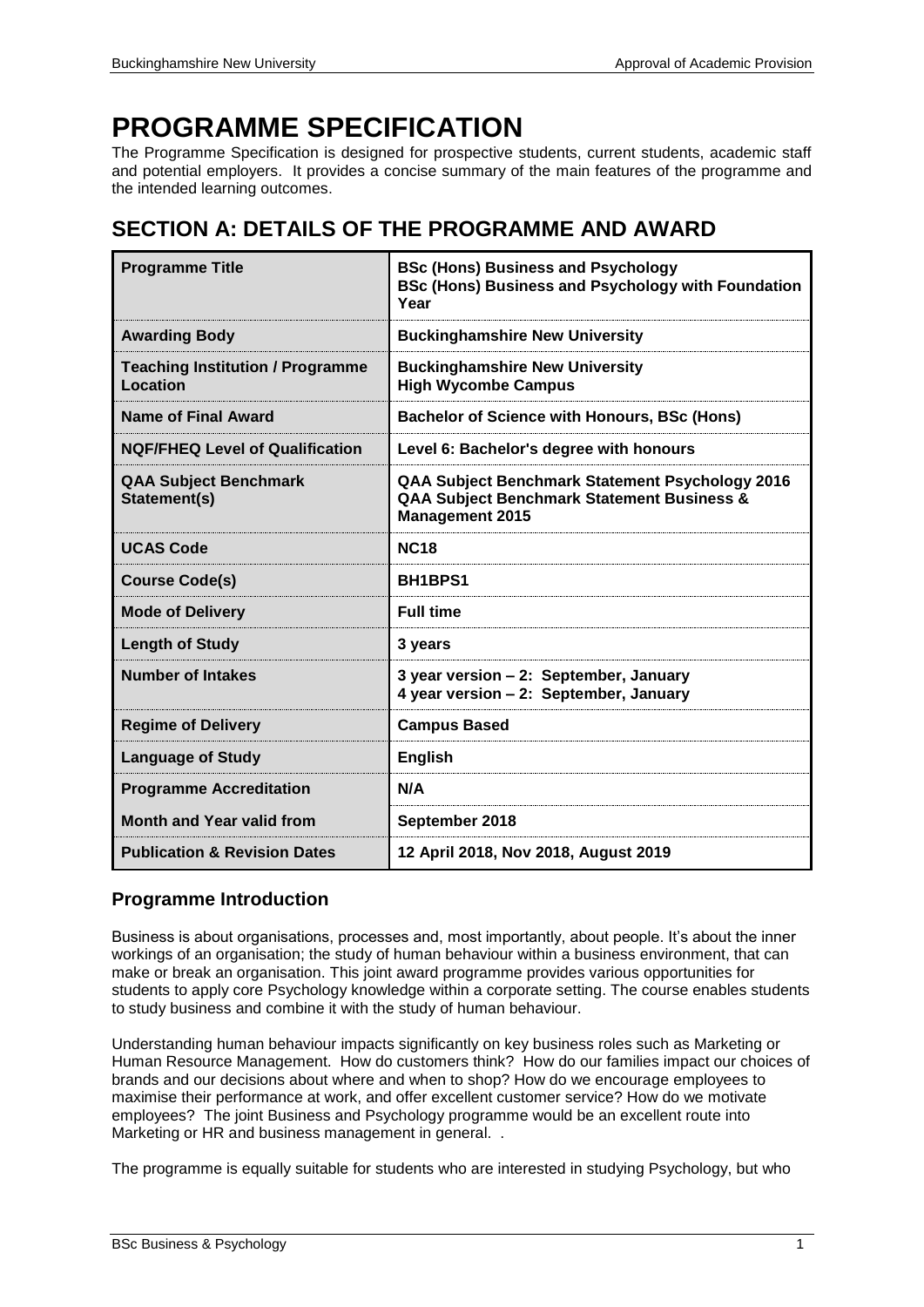do not see themselves working in a therapy/counselling role but more of an Occupational Psychology route, maybe working in hospitals, prisons or schools. You would apply your knowledge of psychology to an organisation, to support the development and wellbeing of individuals within the organisation.

In addition to subject skills and knowledge, graduates also develop skills in communication, numeracy, teamwork, critical thinking, computing, independent learning and many others, all of which are highly valued by employers.

### **Distinguishing Features and Key Characteristics of the Programme**

From developmental to cognitive study, psychology is a fascinating subject. It is potentially made even more fascinating by applying it in a business environment, such as consumer and organisational psychology. It's about bringing the study of human behaviour to practice in a hands-on and meaningful way. Our programme will help you gain applied and employable skills that will help you in future roles within Human Resources Management, Executive Leadership or Advertising and Marketing Communications. This programme is designed for those who are interested in the study of human behaviour, but may not want to pursue a traditional psychology employment route.

As part of the programme you will work with actual business clients to help them solve a real world problem. Your curriculum will also cover subject specific modules in both psychology and business. You will be equipped with relevant transferable skills to better influence and understand how individuals, groups and organisations are motivated as well as how they think and buy.

You will join two excellent schools in the University, and be taught by lecturers from both the Psychology team and also Bucks Business School. You will study business modules which develop knowledge which you will then apply in real business scenarios. You will also study the applications of psychology in a wide range of areas, focussing on businesses and organisations.

A key characteristic of the BSc (Hons). Business & Psychology programme is in providing unique environments for study within core modules, *Consulting in Practice* and *Dissertation/Consultancy Project*, at Level 5 and Level 6. These are different to those found in other similar programmes but which reflect the collaboration between Business and Psychology.

Other key characteristics are highlighted by the some of the modules which make up the programme design. For example, at Level 4 students are provided with a basic foundation in *Applied* and *Positive Psychology* principles in Level 4 which can then be followed up as an option at Level 6 (with particular focus on *Positive Psychology at Work*).

#### **Distinguishing Features**

- The programme offers both a subject-specific and a generic knowledge base, skills and competences that will enable students to pursue a career in any of the applied psychology professions or business roles, such as marketing or HRM
- It is also recognised that some Psychology students will choose from a wide range of graduate career options, many of which are within the Business arena. Consequently, the programme is designed to inspire and facilitate the development of a variety of desirably transferable skills that will enhance employability in any future career, particularly those dealing with people.
- The thorough grounding in qualitative research methods will also confer suitability for the pursuit of research-based post-graduate study
- Students acquire a wide range of skills and competences useful for dealing competently with real-life, practical problems. The course will focus on the ability to think critically and will, therefore, enable students to analyse and evaluate solutions to complex, real-life problems

#### **Admission Requirements**

Please see the [Application webpages](https://bucks.ac.uk/applying-to-bucks) for more information on how to apply, including a statement on how we support students from a variety of backgrounds. Please also see our general entry [requirements](https://bucks.ac.uk/applying-to-bucks/general-entry-requirements) for taught programmes. Applicants who do not meet our published entry requirements are encouraged to contact our admissions team for further advice and guidance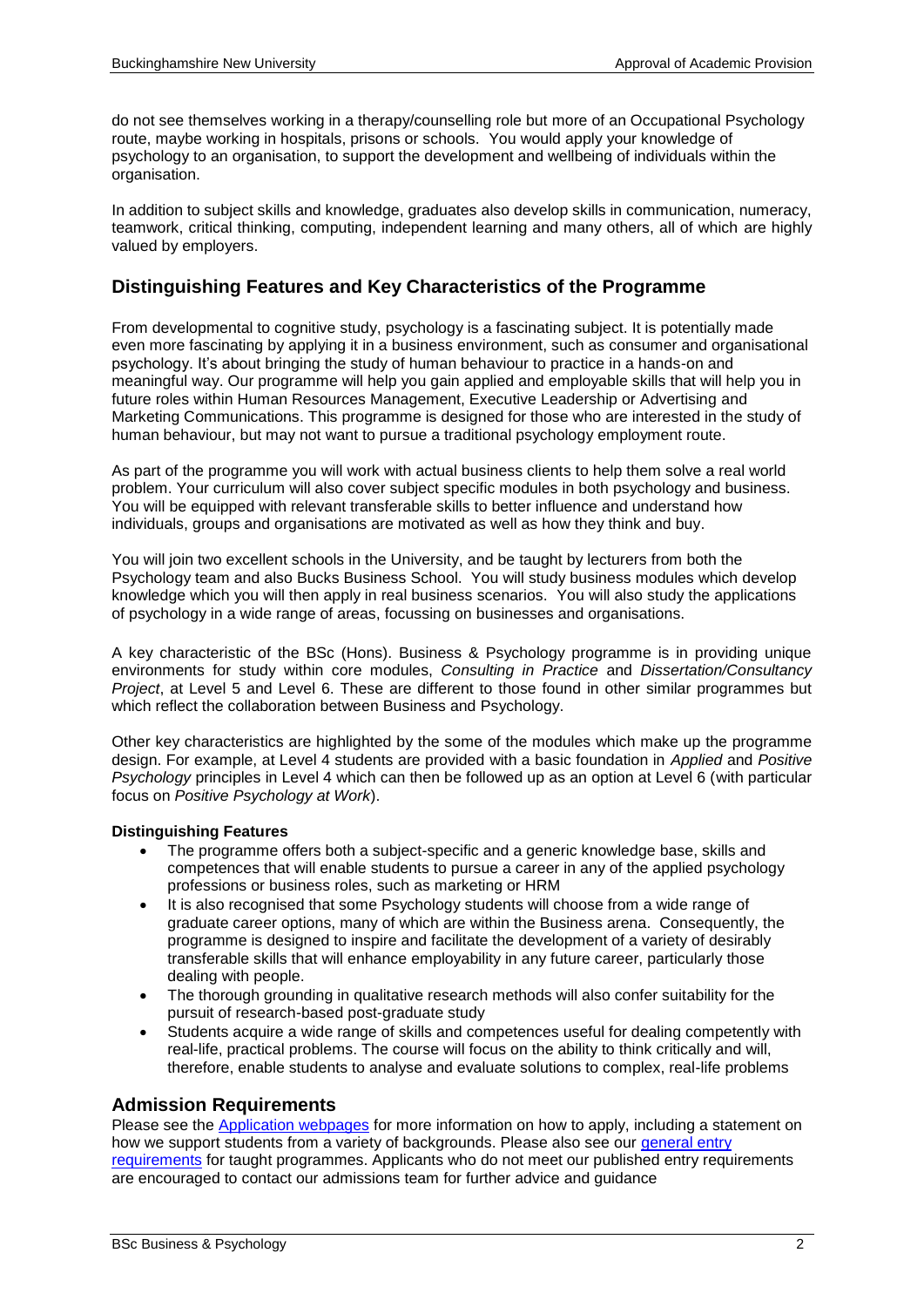#### **Recognition of Prior Learning**

Previous study, professional and / or vocational experiences may be recognised as the equivalent learning experience and permit exemption from studying certain modules. Please refer to our [Credit](https://bucks.ac.uk/students/academicadvice/managing-your-studies/credit-accumulation)  [Accumulation webpages](https://bucks.ac.uk/students/academicadvice/managing-your-studies/credit-accumulation) for further guidance.

### **Employability Statement / Career Prospects**

Students wishing to pursue a career in Occupational Psychology, Business Management with a focus on marketing and/or HRM, should choose this award. Those who are interested in all aspects of human behaviour and who wish to study this at degree level, but who do not seek to become Chartered Psychologists, should choose this award. Additionally, this programme is designed to inspire and facilitate the development of a variety of desirable, transferable skills that will enhance employability in any future career, particularly those valuing dealings with people. Such skills include communication, numeracy, teamwork, critical thinking, computing, independent learning and more. The *British Psychological Society* have stated that the related speciality of Occupational Psychology is "broader in scope and less formalised that many areas of psychology and it touches on diverse fields, including ergonomics, personnel management and time management." Career prospects are, therefore, with a variety of organisations and business across the private, public and third sectors

## **SECTION B: PROGRAMME AIMS, OUTCOMES, LEARNING, TEACHING AND ASSESSMENT METHODS**

### **Programme Aims**

The main educational aims of the programme are to:

- Provide all students with an in-depth knowledge and understanding of the core functions of business, marketing and Human Resource Management and the critical impact of psychology within those functions.
- Develop the intellectual skills necessary to contribute to effective business practice and applied problem solving
- Provide a scientific understanding of the brain, the body and the environment, in order to understand emotion, affect and behaviour, and the complex interactions between them in working individuals, groups and business organisations.
- Develop the levels of business and psychology skills and knowledge to equip the graduate for careers appropriate to human science and business graduates.
- Develop the generic key skills, knowledge and values that provide the foundations for life-long personal development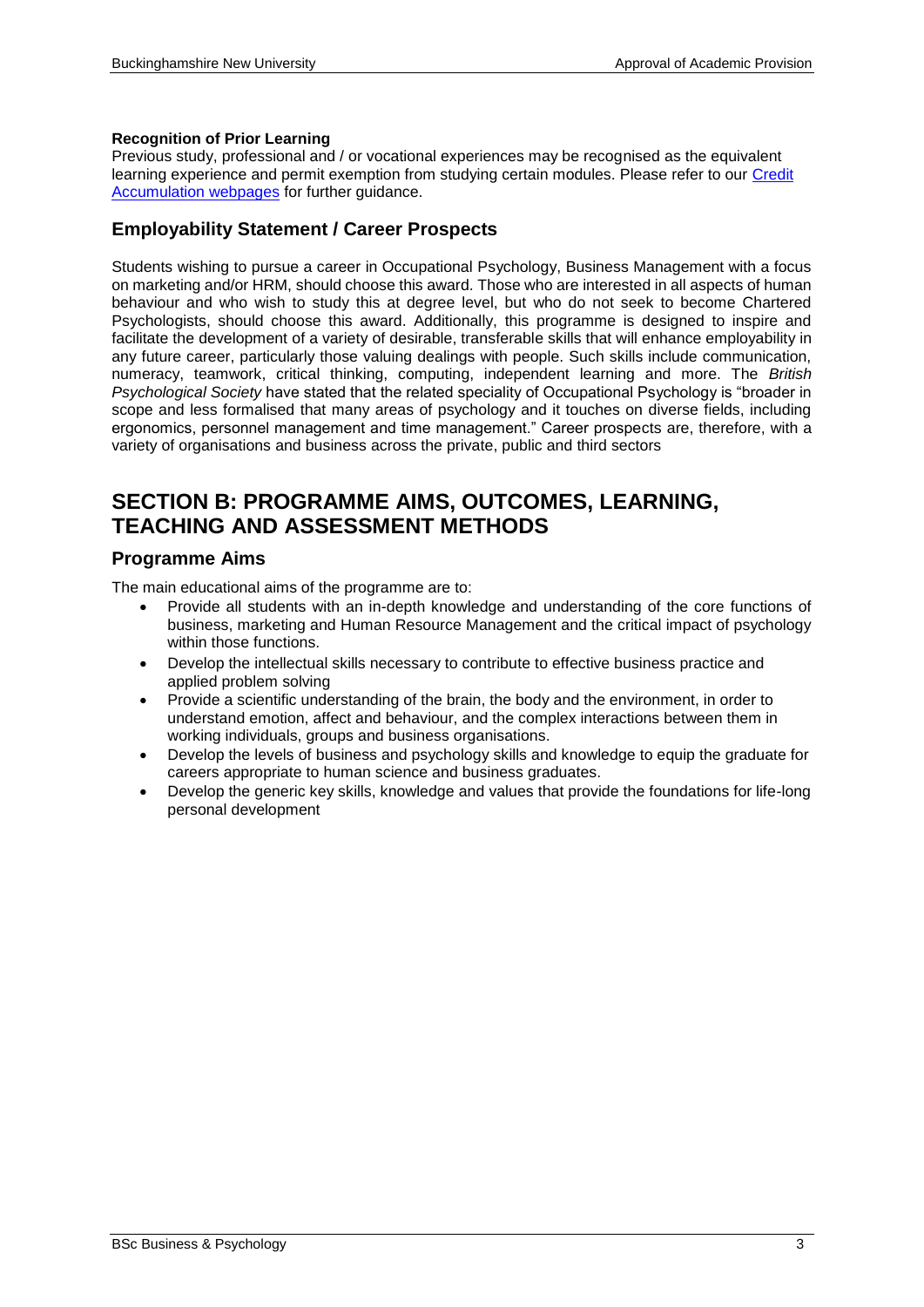## **Table 1: Programme Learning Outcomes and Mapping to Modules**

**On successful completion of level 6 BSc (Hons) a graduate, will be able to:**

|                | <b>Programme Learning Outcomes</b>                                                                                                                                                                                                                             |                                                              |                                                              |                                          |  |  |  |  |  |  |
|----------------|----------------------------------------------------------------------------------------------------------------------------------------------------------------------------------------------------------------------------------------------------------------|--------------------------------------------------------------|--------------------------------------------------------------|------------------------------------------|--|--|--|--|--|--|
| K              | <b>Knowledge and Understanding</b>                                                                                                                                                                                                                             | Core<br><b>Modules</b><br>(Code)<br>Level 4                  | Core<br><b>Modules</b><br>(Code)<br>Level 5                  | <b>Core Modules</b><br>(Code)<br>Level 6 |  |  |  |  |  |  |
| <b>K1</b>      | Demonstrate and apply knowledge<br>and understanding of key business<br>disciplines, such as business<br>environment, marketing, and people<br>and organisational behaviour                                                                                    | MG411<br>MG412<br><b>MG414</b>                               | <b>BM561</b><br><b>BM562</b>                                 | ALL Level 6<br><b>BM/MG</b> modules      |  |  |  |  |  |  |
| K <sub>2</sub> | Evaluate and critique the range of<br>activities within the key business<br>functional areas and their<br>interrelationship and<br>interconnectedness                                                                                                          |                                                              | <b>BM561</b><br><b>BM562</b>                                 | ALL Level 6<br><b>BM/MG</b> modules      |  |  |  |  |  |  |
| K <sub>3</sub> | Analyse theories and concepts of<br>strategic management, leadership<br>and innovation within a changing<br>environment                                                                                                                                        |                                                              |                                                              | <b>BM633</b>                             |  |  |  |  |  |  |
| <b>K4</b>      | Systematically understand the<br>scientific underpinnings of<br>psychology as a discipline, its<br>historical origins, development and<br>limitation                                                                                                           | <b>PS450</b><br><b>PS451</b><br><b>PS454</b><br><b>PS452</b> | <b>PS555</b><br><b>PS552</b><br><b>PS557</b><br><b>PS558</b> | ALL Level 6 PS<br>modules                |  |  |  |  |  |  |
| K <sub>5</sub> | Recognise the inherent variability<br>and diversity of psychological<br>functioning, and demonstrate our<br>systematic, critical and evaluative<br>understanding of such functioning,<br>and its significance in the sub-<br>discipline of business psychology |                                                              | <b>PS555</b><br><b>PS552</b><br><b>PS557</b><br><b>PS558</b> | ALL Level 6 PS<br>modules                |  |  |  |  |  |  |
| K6*            | Devise and sustain arguments based<br>on detailed knowledge of several<br>specialised areas and / or<br>applications of business psychology,<br>some of which are at the cutting<br>edge of research in the discipline                                         |                                                              |                                                              | ALL Level 6 PS<br>modules                |  |  |  |  |  |  |
| $\mathbf{C}$   | <b>Intellectual/Cognitive Skills</b>                                                                                                                                                                                                                           |                                                              |                                                              |                                          |  |  |  |  |  |  |
| C <sub>1</sub> | Deal critically with organisational<br>issues and be able to produce<br>solutions and action plans                                                                                                                                                             | MG411<br>MG414                                               | <b>BM561</b><br><b>BM562</b>                                 | MG633                                    |  |  |  |  |  |  |
| C <sub>2</sub> | Reason and evaluate scientifically,<br>understand the role of evidence and<br>make critical judgments about<br>arguments in psychology                                                                                                                         | ALL Level 4<br>PS modules                                    | <b>ALL Level</b><br>5 PS<br>modules                          | ALL Level 6 PS<br>modules                |  |  |  |  |  |  |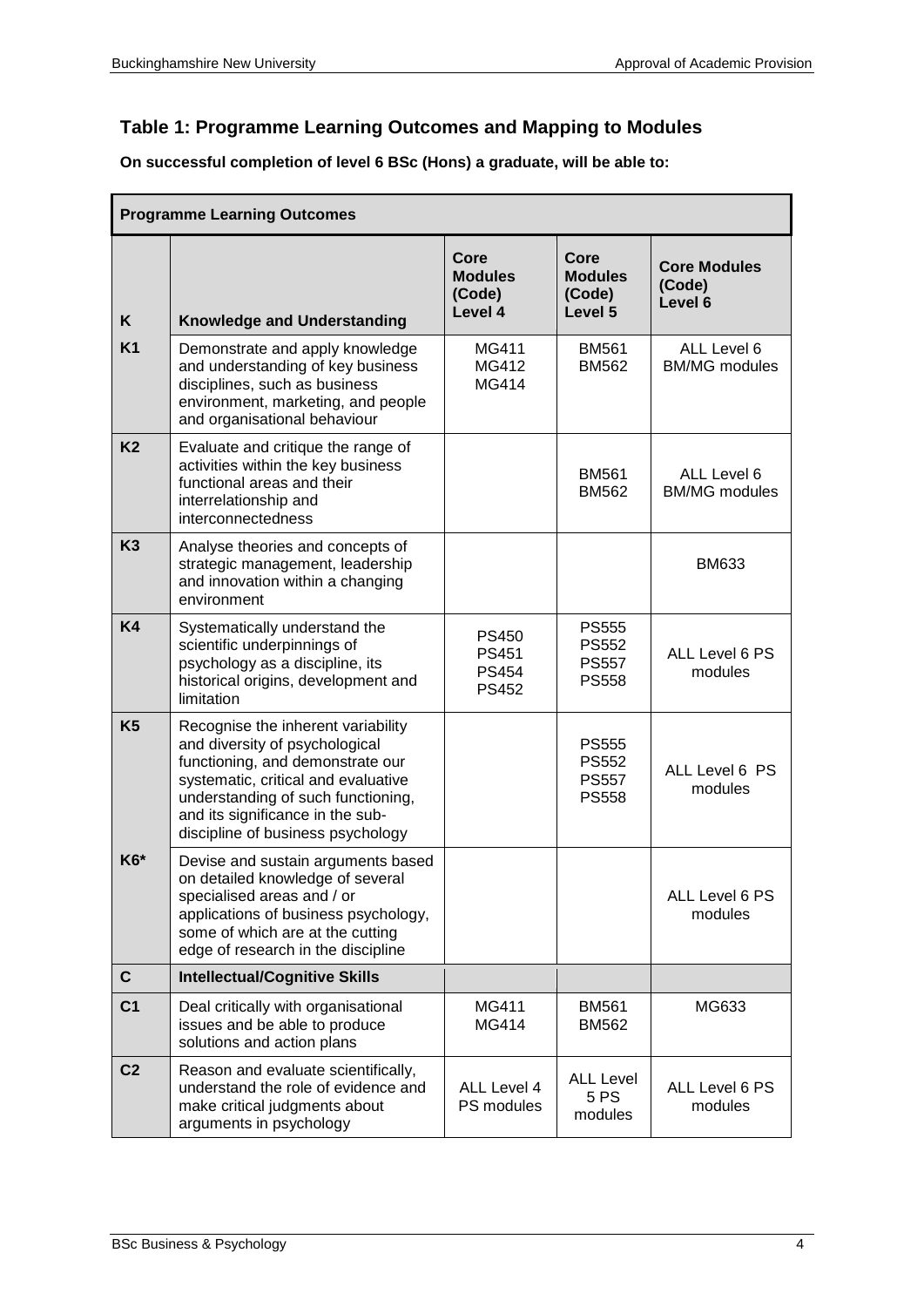| C <sub>3</sub> | Adopt multiple perspectives and<br>systematically detect, analyse and<br>evaluate meaningful patterns of<br>behaviour and the relationships<br>between them                                                                                                                                                                                                     | <b>PS450</b><br><b>PS454</b> | <b>ALL Level</b><br>5 PS<br>modules                          | ALL Level 6 PS<br>modules    |
|----------------|-----------------------------------------------------------------------------------------------------------------------------------------------------------------------------------------------------------------------------------------------------------------------------------------------------------------------------------------------------------------|------------------------------|--------------------------------------------------------------|------------------------------|
| $C4*$          | Competently initiate, design, conduct<br>and report a research project under<br>appropriate supervision. Frame,<br>operationalise and critique research<br>questions. Recognise its theoretical,<br>practical and methodological<br>contribution, implications and<br>limitations, communicating this in a<br>language appropriate to the<br>audience involved. |                              |                                                              | <b>BM631</b><br>BM634*       |
| P              | <b>Practical Skills</b>                                                                                                                                                                                                                                                                                                                                         |                              |                                                              |                              |
| <b>P1</b>      | Actively engage in business and<br>marketing briefs and activities that<br>encourage enterprise leadership<br>capability.                                                                                                                                                                                                                                       | MG412                        | <b>BM561</b><br><b>BM562</b>                                 |                              |
| P <sub>2</sub> | Demonstrate computer literacy (e.g.<br>the management of databases, word<br>processing, PowerPoint, etc.)                                                                                                                                                                                                                                                       | MG412<br><b>PS452</b>        | <b>PS555</b><br><b>PS552</b><br><b>PS557</b><br><b>PS558</b> | ALL Level 6 PS<br>modules    |
| P <sub>3</sub> | Demonstrate good communication<br>skills, both oral and written                                                                                                                                                                                                                                                                                                 | ALL Level 4<br>modules       | <b>ALL Level</b><br>5 modules                                | ALL Level 6<br>modules       |
| <b>P4</b>      | Demonstrate problem solving and<br>decision making skills                                                                                                                                                                                                                                                                                                       | ALL Level 4<br>modules       | <b>ALL Level</b><br>5 modules                                | ALL Level 6<br>modules       |
| P <sub>5</sub> | Demonstrate ability to work both<br>independently and as part of a team                                                                                                                                                                                                                                                                                         | ALL Level 4<br>modules       | <b>ALL Level</b><br>5 modules                                | ALL Level 6<br>modules       |
| P6*            | Demonstrate significant competence<br>in research skills through practical<br>activities, including an awareness of<br>ethical principles in an applied<br>context                                                                                                                                                                                              |                              |                                                              | BM634*<br><b>BM631</b>       |
| T              | <b>Key/Transferable Skills</b>                                                                                                                                                                                                                                                                                                                                  |                              |                                                              |                              |
| T1             | Research information about complex<br>business situations and apply<br>qualitative and quantitative<br>techniques to it, in a project context,<br>using ICT as appropriate.                                                                                                                                                                                     |                              | <b>BM561</b><br><b>BM562</b>                                 | <b>BM631</b><br><b>BM633</b> |
| T <sub>2</sub> | Display a range of personal and<br>interpersonal skills, including the<br>capacity for continuous learning, self-<br>reflection, taking initiatives,<br>performing to deadlines,<br>communicating effectively and<br>persuasively, skills which are<br>necessary to enter a career or<br>undertake further study                                                | ALL Level 4<br>modules       | <b>ALL Level</b><br>5 modules                                | ALL Level 6<br>modules       |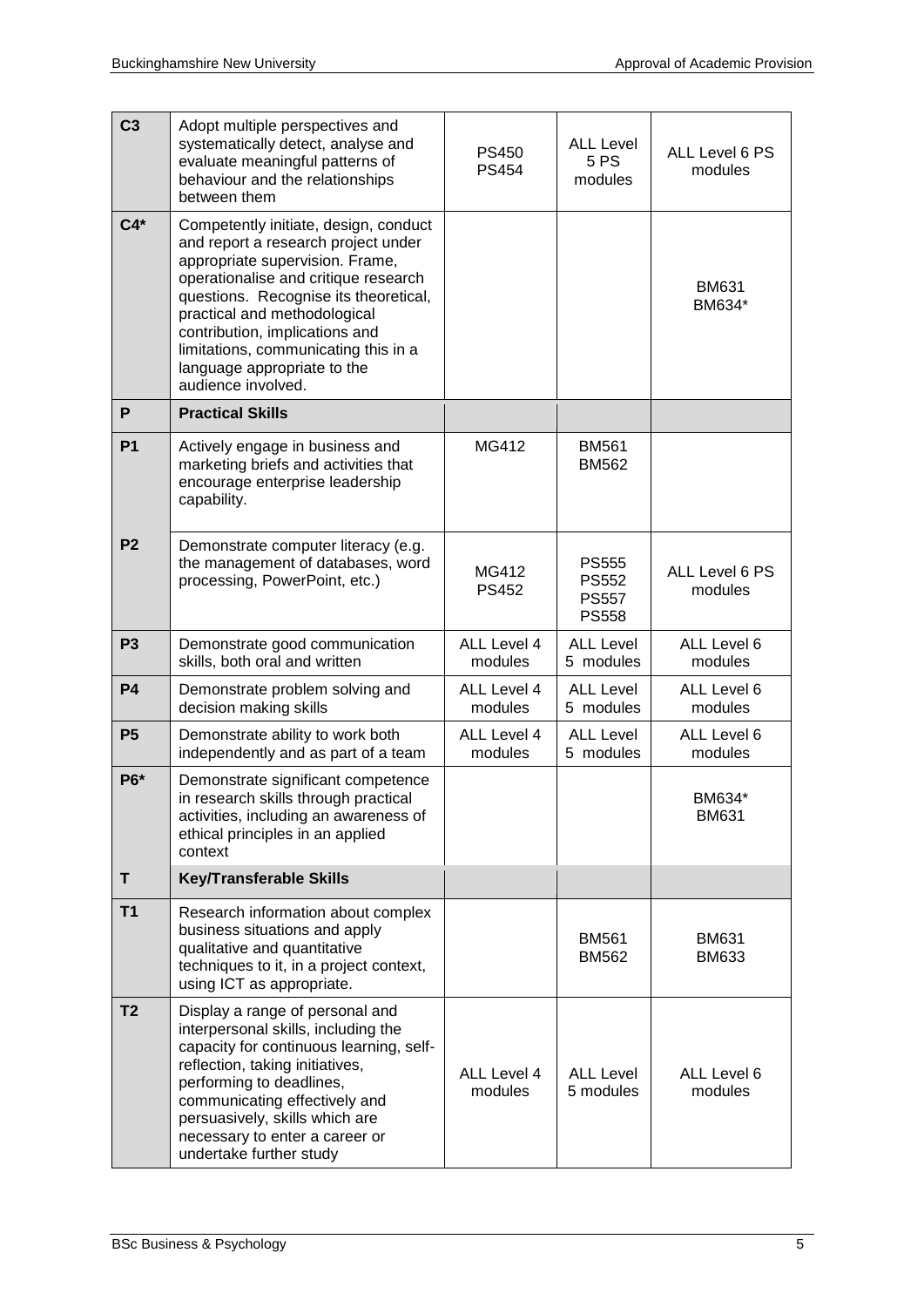| T3             | Communicate ideas and research<br>findings, both effectively and fluently,<br>by written, oral and visual means               | ALL Level 4<br>modules | ALL Level<br>5 modules        | ALL Level 6<br>modules    |
|----------------|-------------------------------------------------------------------------------------------------------------------------------|------------------------|-------------------------------|---------------------------|
| T <sub>4</sub> | Be computer literate and confident in<br>using word processing, data base<br>and statistical software                         |                        | <b>PS558</b>                  | ALL Level 6 PS<br>modules |
| T5             | Solve problems by clarifying complex<br>questions, considering alternative<br>solutions and critically evaluating<br>outcomes |                        | 1ALL<br>Level 5 PS<br>modules | ALL Level 6 PS<br>modules |
| T6             | Be sensitive to, and react<br>appropriately to, contextual and<br>interpersonal factors in groups and<br>teams.               | ALL Level 4<br>modules | <b>ALL Level</b><br>5 modules | ALL Level 6 PS<br>modules |

#### **On successful completion of a Level 6 Ordinary degree,**

Graduates will have achieved the majority of the learning outcomes specified above for the full Honours award with the exception of those marked with a \*.

The above learning outcomes will be demonstrated by the achievement of a combined total of 300 credits comprising 120 credits at Level 4, 120 credits at Level 5 and 60 credits at Level 6 with the exception of BM634 Dissertation.

#### **On successful completion of the Level 5 DipHE in Business & Psychology, a graduate will be able to demonstrate achievement of the following learning outcomes:**

- Demonstrate knowledge and critical understanding of well-established principles of key business disciplines and the way in which these have developed. ,
- Evaluate the range of activities within the key business functional areas and their interrelationship and interconnectedness, and in an employment context.
- A sound understanding of the scientific underpinnings of psychology as a discipline, its historical origins, development and limitation.
- Recognise the inherent variability and diversity of psychological functioning, and demonstrate our systematic, critical and evaluative understanding of such functioning, and its significance in the sub-discipline of business psychology
- Reason and evaluate scientifically, understand the role of evidence and make critical judgments about arguments in psychology.
- Adopt multiple perspectives and systematically detect, analyse and evaluate meaningful patterns of behaviour and the relationships between them.
- Actively engage in business and marketing briefs and activities that encourage enterprise leadership capability.
- Demonstrate the qualities and transferable skills necessary for employment requiring the exercise of personal responsibility and decision making.
- Demonstrate good communication skills, to specialist and non-specialist audiences.
- Use a range of established techniques to initiate and undertake critical analysis of information, and to propose solutions to problems arising from that analysis
- Demonstrate knowledge of the main methods of enquiry in key business disciplines, and ability to evaluate critically the appropriateness of different approaches to solving problems.
- Recognise the limits of their knowledge, and how this influences analyses and interpretations based on that knowledge
- Solve problems by clarifying complex questions, considering alternative solutions and critically evaluating outcomes
- Be sensitive to, and react appropriately to, contextual and interpersonal factors in groups and teams.

*The above learning outcomes will be demonstrated by the achievement of a combined total of 240 credits comprising 120 credits at Level 4 and 120 credits at level 5 for this programme.*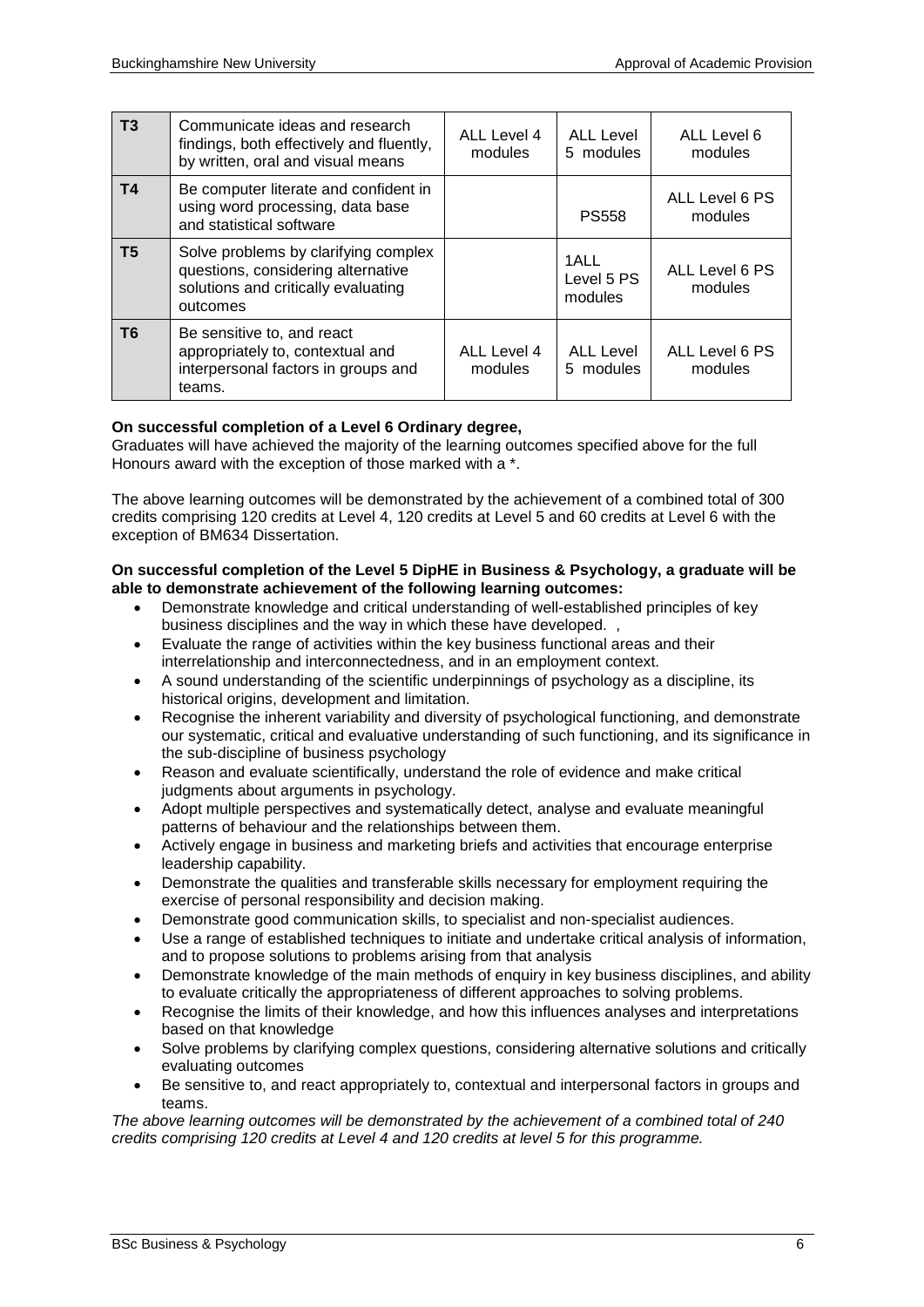#### **On successful completion of the Level 4 Cert HE in Business & Psychology, a graduate will be able to demonstrate achievement of the following learning outcomes:**

- Demonstrate knowledge and understanding of the underlying concepts and principles associated with business foundation disciplines, such as business environment, marketing, people management and organisation behaviour;
- Evaluate the range of activities within the key business functional areas.
- Evaluate the appropriateness of different approaches to problem solving and decision-making,
- Demonstrate the qualities and transferable skills necessary for employment requiring the exercise of some personal responsibility
- Understand the scientific underpinnings of psychology as a discipline, its historical origins, development and limitation.
- Reason and evaluate scientifically, understand the role of evidence and make critical judgments about arguments in psychology.
- Adopt multiple perspectives and systematically detect, analyse and evaluate meaningful patterns of behaviour and the relationships between them.
- Be sensitive to, and react appropriately to, contextual and interpersonal factors in groups and teams.

*The above learning outcomes will be demonstrated by the achievement of 120 credits listed at Level 4 for this programme.*

### **Learning, Teaching and Assessment Methods to achieve the Programme Learning Outcomes**

#### **How will students learn?**

Throughout the award the objective is to develop the knowledge, skills and analytical ability of students to enable them to enter successful careers in applied psychology or business organisations. This objective is met by a combination of lecture inputs, workshops, self-study and directed research and investigation. Students are required to work both individually and in groups.

During the Foundation Year, students will be exposed to a variety of summative and formative assessments whilst developing the academic skills to be a successful student at university; course content and Learning Outcomes strongly relate to students developing their knowledge and understanding of the subjects being studied and assessed

Level 4 teaching and learning methods are aimed at introducing students to the core areas of psychology within the British Psychological Society Curriculum and the core areas of Business and providing them with a foundation of knowledge and skills to build upon in levels 5 and 6.

At level 4, a number of different methods will be utilised, including lectures, classroom-based activities, independent learning and practical sessions, where applicable. Lectures enable dissemination of knowledge to large numbers of students and typically provide structure to the topic area in order to facilitate understanding and inspire students to think critically about the issues. At this level seminars will also provide a forum in which students can engage with the subject, clarify issues and begin to discuss the subject matter.

At Level 5 students are expected to acquire more in-depth knowledge and understanding of the subjects.

At Level 6 students will be encouraged to develop independent learning, analytical and critical evaluation skills and critical application of their knowledge, taking into account wider contexts. to a professional standard.

Students will engage in a variety of other activities, including analysis of key readings, exercises on systematic literature searching and summarising information from journal articles, group discussions, debates, videos and practical activities.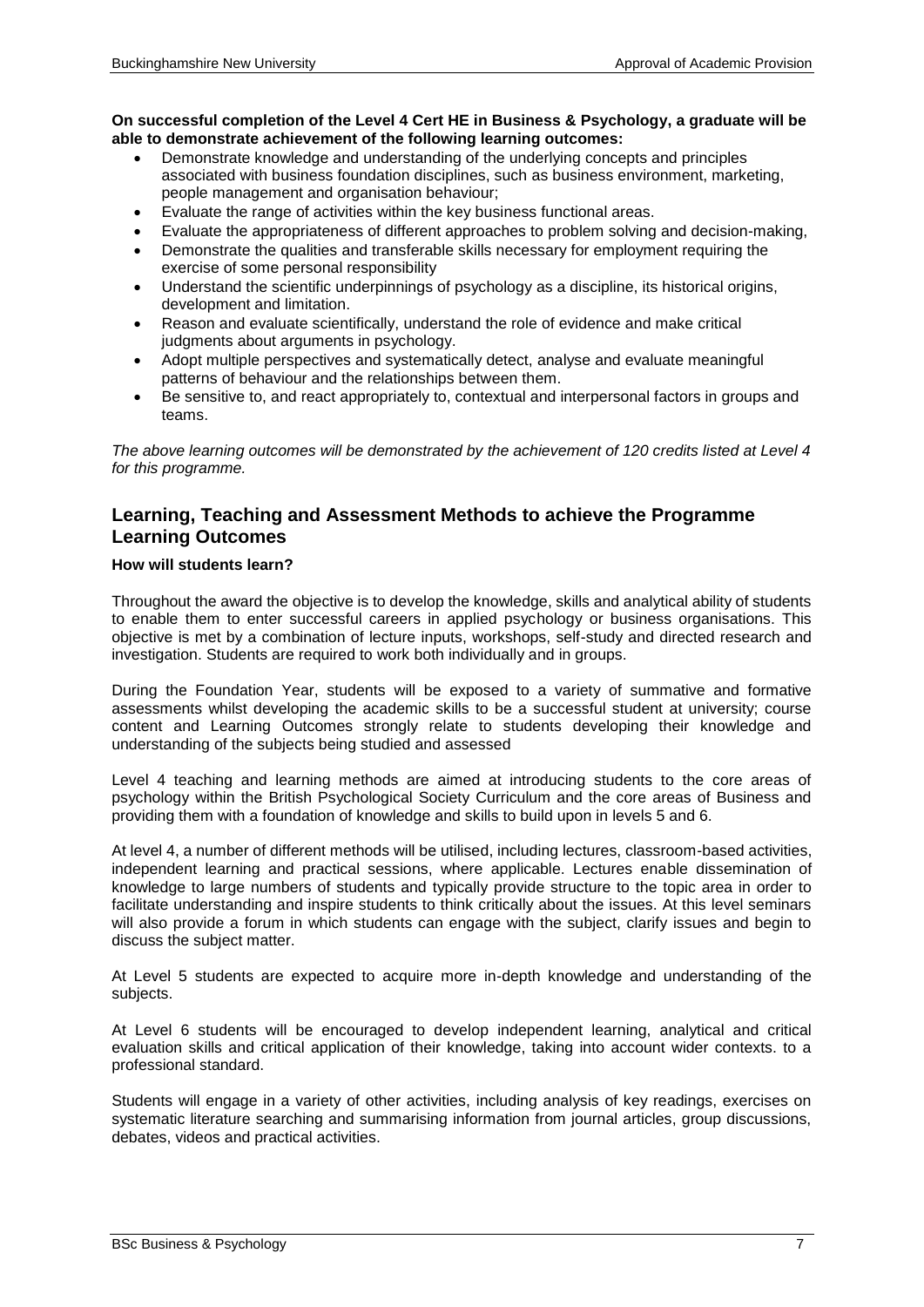The University has a **Virtual Learning Environment** which is a digitally based programme that offers an abundance of supportive features used by lecturers teaching on this programme. This is not offered as an alternative to classroom interaction between students and lecturers, rather it is seen as an additional resource in the forms of:

- **Peer support** facilitated through the use of the discussion board facility
- *Self-assessment*  quizzes
- *Notices*  maintains communication between lecturer and students between teaching sessions.
- *Resources page*  on-line links to good academic articles of relevance to the module
- *E-Journals*  students registered on Blackboard have the ability to access full-text e-journals that the library subscribes to from anywhere that they have Internet access.

*Course documents* – such as; lecture handouts, seminar activities, module guides, seminar readings, assessment guidelines, reading list etc.

The first 6 weeks of Personal Tutoring for incoming Level 4 students are timetabled sessions in order to help with generic skills. A timetable of 1-2 hours per week is provided which covers sessions such as "Managing your Finances"; "Volunteering and the SU"; "Writing and Managing Assignments"; "Structuring essays and arguments" etc. Providing students with a set timetable also ensures they have contact with their Personal Tutor for a significant period at the beginning of their University life.

The Schools collaborate with the Careers & Employability<sup>1</sup> Service and Students' Union to deliver events focused on supporting our Business & Psychology students to identify opportunities for work experience and graduate employment.

#### **How will students be assessed?**

#### **Assessment methods**

Summative assessments are designed to test the achievement of the learning outcomes. Some modules include formative assessments. Whilst these do not give marks towards the final module grade, they offer students a valuable learning resource by way of feedback from the tutors, which can offer direction for improved performance on the summative assignments.

A range of summative assessment methods will be employed on this course, as follows:

- **Essay/Report** will provide the opportunity for students to demonstrate in-depth understanding of a particular aspect of their learning. It will encourage them to engage in conducting a systematic literature review and provide the opportunity for them to demonstrate their capacity to critically analyse, synthesis and evaluate the principles, processes and debates inherent in the material, and to present a rational, coherent, information-based argument.
- **Examinations** will allow the students to demonstrate their ability to synthesise a plethora of theoretical, empirical and applied literature in their examination answers. It will examine their capacity for independent thought, and ability to analyse and evaluate the information they are presenting in an original manner. Most examinations are unseen; however, some modules utilise a 'seen' examination, where the questions are released to the students two weeks prior to the examination date. These foster a higher level of analysis and evaluation than is possible in an unseen situation
- **Time-constrained assignment** will enable the students to demonstrate the breadth of knowledge gained on a module. It will familiarise the students with examination style questions with which they will be confronted, either in the same module or subsequent modules.
- **Oral Presentations** will permit students to demonstrate their knowledge through effective communication skills, and to demonstrate sensitivity to contextual and interpersonal factors
- **The Dissertation** represents a major piece of independent research focused on Business and Psychology chosen by the student and undertaken in their third year. This will be undertaken with support from an academic supervisor and with regular meetings throughout the academic year.

1

<sup>1</sup> The reader's attention is also drawn to Bucks Employability Guide, a document published in 2013 for University staff.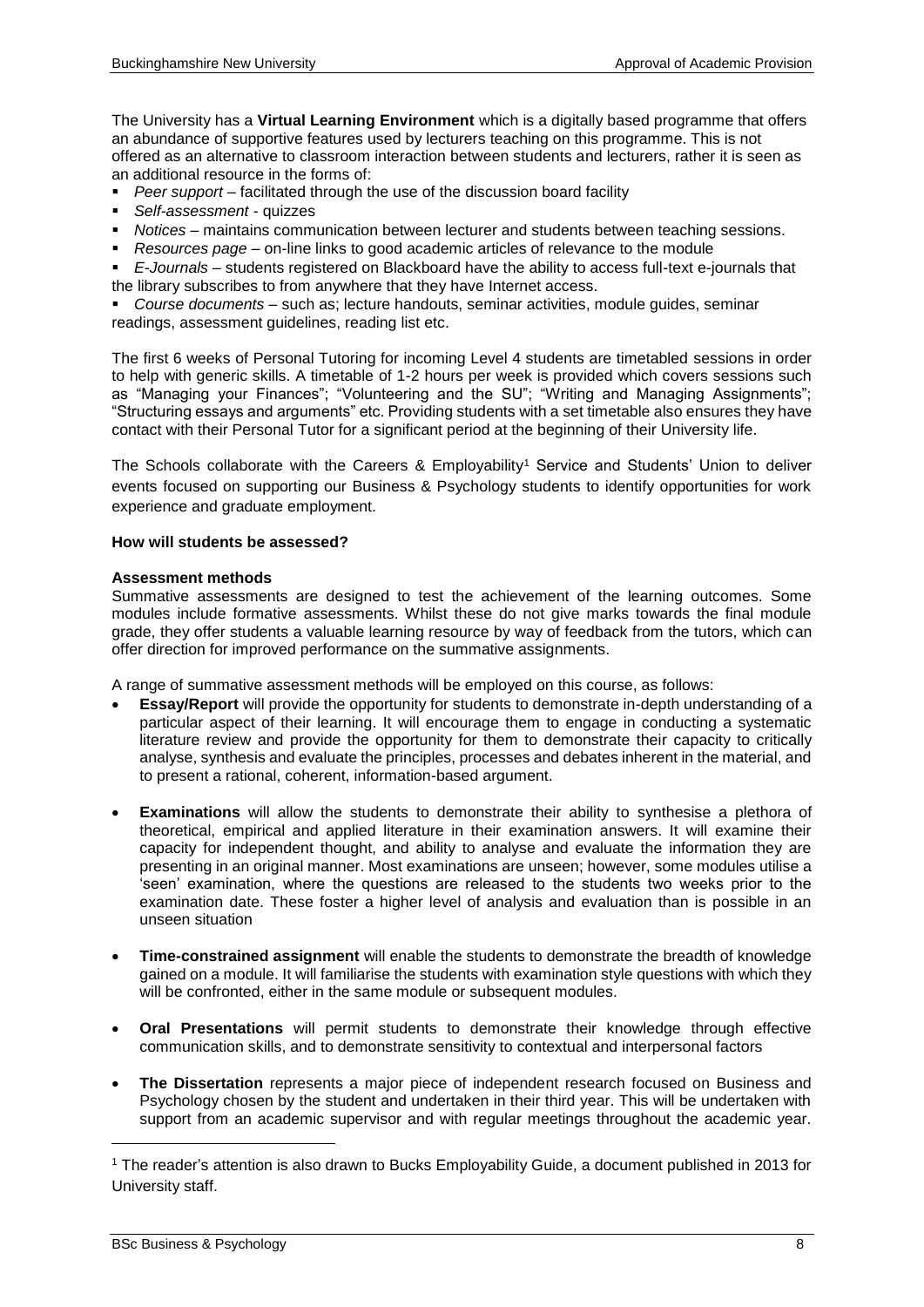This work will have the structure commonly found in research reports and journal articles, and may potentially be publishable.

## **SECTION C: PROGRAMME STRUCTURE(S) AND HOURS**

## **Table 1: Programme Structure Table**

|                        | <b>Programme Title</b>                            | <b>BSc (Hons) Business &amp; Psychology</b>                   |  |                |                     |                                          |                     |                |                             |             |                       |
|------------------------|---------------------------------------------------|---------------------------------------------------------------|--|----------------|---------------------|------------------------------------------|---------------------|----------------|-----------------------------|-------------|-----------------------|
| <b>Course Code</b>     |                                                   | BH1BPS1                                                       |  |                |                     |                                          |                     |                |                             |             |                       |
| <b>Mode of Study</b>   |                                                   | <b>Full Time</b>                                              |  |                |                     |                                          |                     |                |                             |             |                       |
| <b>Credit Value</b>    |                                                   | <b>ECTS</b><br><b>UK</b><br>360<br>180                        |  |                |                     |                                          |                     |                |                             |             |                       |
|                        |                                                   |                                                               |  |                |                     |                                          |                     |                | <b>Assessment</b><br>Regime |             |                       |
| Module Code            | <b>Module Title</b>                               |                                                               |  |                | Course Stage / Year | ([C]ore / [O]ptional]<br>Status in Award | <b>Credit Value</b> | Written Exam % | Coursework %                | Practical % | Semester Taught *     |
| <b>Foundation year</b> |                                                   |                                                               |  |                |                     |                                          |                     |                |                             |             |                       |
| FY026                  | Preparing for Success Knowledge and<br>Creativity |                                                               |  | $\pmb{0}$      | 1                   | $\mathsf C$                              | n/a                 |                | 100                         |             | S1/<br>S <sub>2</sub> |
| FY027                  |                                                   | Preparing for Success Self-<br>development and Responsibility |  |                | 1                   | $\mathsf C$                              | n/a                 |                | 60                          | 40          | S1/<br>S <sub>2</sub> |
| FY028                  |                                                   | Inquiry and Research Skills                                   |  |                | 1                   | $\mathsf C$                              | n/a                 |                | 100                         |             | S1/<br>S <sub>2</sub> |
| FY021                  | Introduction to Business Studies                  |                                                               |  | 0              | 1                   | C                                        | n/a                 |                | 100                         |             | S1/<br>S <sub>2</sub> |
| Level 4                |                                                   |                                                               |  |                |                     |                                          |                     |                |                             |             |                       |
| MG411                  |                                                   | Introduction to People Management                             |  | 4              | $\mathbf{1}$        | C                                        | 15                  |                | 100                         |             | S <sub>1</sub>        |
| MG412                  |                                                   | <b>Principles of Marketing</b>                                |  | 4              | $\mathbf{1}$        | C                                        | 15                  |                | 100                         |             | S <sub>1</sub>        |
| <b>PS450</b>           | Psychology                                        | Intro to Developmental & Social                               |  | $\overline{4}$ | 1                   | C                                        | 15                  |                | 100                         |             | S <sub>1</sub>        |
| <b>PS454</b>           |                                                   | Intro to Cross Disciplinary Psychology                        |  | 4              | 1                   | C                                        | 15                  | 50             | 50                          |             | S <sub>1</sub>        |
| MG413                  |                                                   | Data Insights for Business decisions                          |  | 4              | 1                   | C                                        | 15                  |                | 100                         |             | S <sub>2</sub>        |
| MG414                  |                                                   | Organisational Behaviour                                      |  | 4              | 1                   | C                                        | 15                  |                | 100                         |             | S <sub>2</sub>        |
| PS452                  | Psychology                                        | Intro to Personality & Applying                               |  | 4              | 1                   | C                                        | 15                  | 50             | 50                          |             | S <sub>2</sub>        |
| PS451                  | Cognitive Psychology                              | Intro to Biological Psychology &                              |  | $\overline{4}$ | $\mathbf{1}$        | C                                        | 15                  | 100            |                             |             | S <sub>2</sub>        |
| Level 5                |                                                   |                                                               |  |                |                     |                                          |                     |                |                             |             |                       |
| <b>BM561</b>           | <b>Business Consulting</b>                        |                                                               |  | 5              | $\overline{2}$      | C                                        | 15                  |                | 100                         |             | S <sub>1</sub>        |
| <b>PS555</b>           | Psychology                                        | Qualitative Research Methods in                               |  | 5              | $\overline{a}$      | $\mathsf C$                              | 15                  |                | 100                         |             | S <sub>1</sub>        |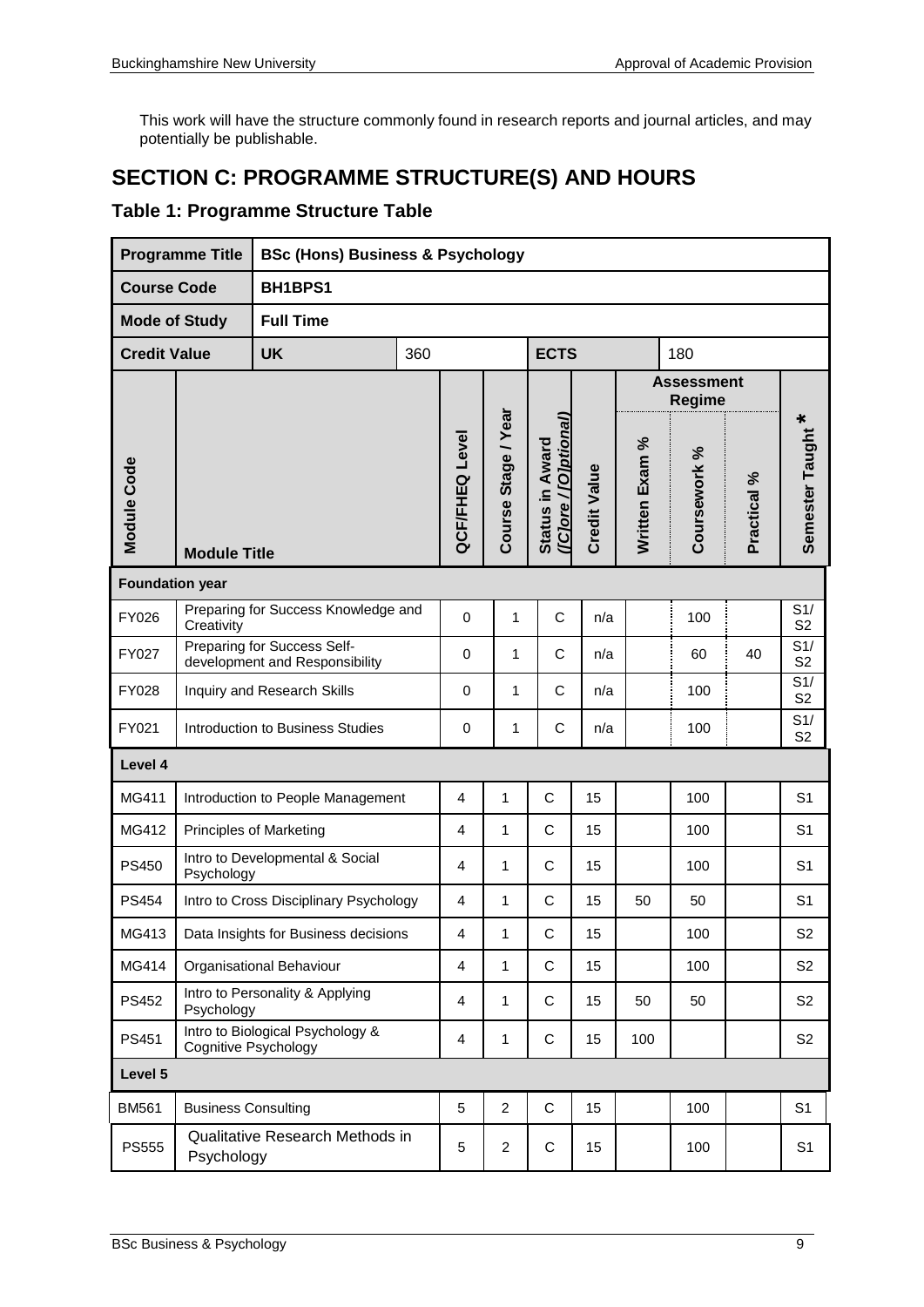| <b>PS557</b>                                                                 | Personality & Individual Differences                  | 5              | $\overline{c}$ | C                     | 15 | 50 | 50  |     | S <sub>1</sub>         |
|------------------------------------------------------------------------------|-------------------------------------------------------|----------------|----------------|-----------------------|----|----|-----|-----|------------------------|
| <b>BM562</b>                                                                 | Consulting in practice                                | 5              | $\overline{2}$ | $\overline{\text{c}}$ | 15 |    | 100 |     | S <sub>2</sub>         |
| <b>PS552</b>                                                                 | Developmental Psychology                              | 5              | $\overline{2}$ | $\overline{C}$        | 15 | 50 | 50  |     | $\overline{\text{S2}}$ |
| <b>PS558</b>                                                                 | Conceptual & Historical Issues in<br>Psychology       | $\overline{5}$ | $\overline{2}$ | $\overline{C}$        | 15 |    | 60  | 40  | $\overline{\text{S2}}$ |
| Students should choose one of the following options, one module per semester |                                                       |                |                |                       |    |    |     |     |                        |
| MG525                                                                        | <b>Consumer Psychology</b>                            | 5              | $\overline{c}$ | O                     | 15 |    | 60  | 40  | S <sub>1</sub>         |
| MG528                                                                        | Resourcing and Talent Planning                        | 5              | $\overline{2}$ | O                     | 15 |    | 50  | 50  | S <sub>1</sub>         |
| MG527                                                                        | Managing and Engaging People                          | 5              | $\overline{2}$ | O                     | 15 |    | 100 |     | S <sub>1</sub>         |
| <b>BM533</b>                                                                 | <b>Contemporary Business Economics</b>                | 5              | $\overline{2}$ | O                     | 15 |    | 50  | 50  | S <sub>1</sub>         |
| MG529                                                                        | <b>Strategic Marketing</b>                            | 5              | 2              | O                     | 15 |    | 70  | 30  | S <sub>1</sub>         |
| <b>BM563</b>                                                                 | Operations and Service Management                     | 5              | 2              | O                     | 15 |    | 100 |     | S <sub>2</sub>         |
| MG524                                                                        | International HRM                                     | 5              | $\overline{2}$ | O                     | 15 |    | 100 |     | S <sub>2</sub>         |
| MG526                                                                        | <b>Customer Experience</b>                            | 5              | $\overline{c}$ | O                     | 15 |    | 100 |     | S <sub>2</sub>         |
| Level 6                                                                      |                                                       |                |                |                       |    |    |     |     |                        |
| <b>BM633</b>                                                                 | <b>Strategic Agility</b>                              | 6              | 3              | $\mathsf C$           | 15 |    | 100 |     | S <sub>1</sub>         |
| <b>BM631</b>                                                                 | <b>Research Methods</b>                               | 6              | 3              | $\mathsf C$           | 15 |    | 100 |     | S <sub>1</sub>         |
| PS603                                                                        | <b>Critical Social Psychology</b>                     | 6              | 3              | C                     | 15 | 60 |     | 40  | S <sub>1</sub>         |
| <b>BM634</b>                                                                 | Dissertation                                          | 6              | 3              | $\mathsf C$           | 30 |    | 100 |     | S <sub>2</sub>         |
|                                                                              | Students choose 45 credits from the following options |                |                |                       |    |    |     |     |                        |
| MG628                                                                        | International Marketing Management                    | 6              | 3              | $\circ$               | 15 |    |     | 100 | S <sub>1</sub>         |
| MG631                                                                        | <b>HR Strategy</b>                                    | 6              | 3              | O                     | 15 |    | 100 |     | S <sub>1</sub>         |
| <b>PS650</b>                                                                 | Police Psychology & Legal Framework                   | 6              | 3              | O                     | 15 |    | 50  | 50  | S <sub>1</sub>         |
| PS604                                                                        | Principles of Psychopathology                         | 6              | 3              | O                     | 15 | 50 | 50  |     | S <sub>1</sub>         |
| <b>PS655</b>                                                                 | Positive Psychology                                   | 6              | 3              | O                     | 15 |    | 100 |     | S <sub>1</sub>         |
| PS656                                                                        | Health Psychology                                     | 6              | 3              | O                     | 15 | 50 | 50  |     | S <sub>1</sub>         |
| <b>PS657</b>                                                                 | <b>Business &amp; Organisational Psychology</b>       | 6              | 3              | O                     | 15 | 50 | 50  |     | S <sub>2</sub>         |
| PS651                                                                        | Investigative & Forensic Psychology                   | 6              | 3              | $\circ$               | 15 |    | 50  | 50  | S <sub>2</sub>         |
| PS659                                                                        | <b>Counselling Psychology</b>                         | 6              | 3              | O                     | 15 | 60 |     | 40  | S <sub>2</sub>         |
| PS663                                                                        | <b>Exceptional Human Experience</b>                   | 6              | 3              | O                     | 15 |    | 100 |     | S <sub>2</sub>         |
| PS664                                                                        | Brain, Mind & Behaviour                               | 6              | 3              | O                     | 15 | 50 | 50  |     | 1or2                   |

Foundation year modules only apply to the "with Foundation" version of the programme

## **Table 3: Breakdown of Contact Hours**

*Note: Hours are worked on the basis of full-time study. 1 Academic Credit is equated to 10 notional learning hours. A full-time undergraduate student will normally study 120 credits in an academic year*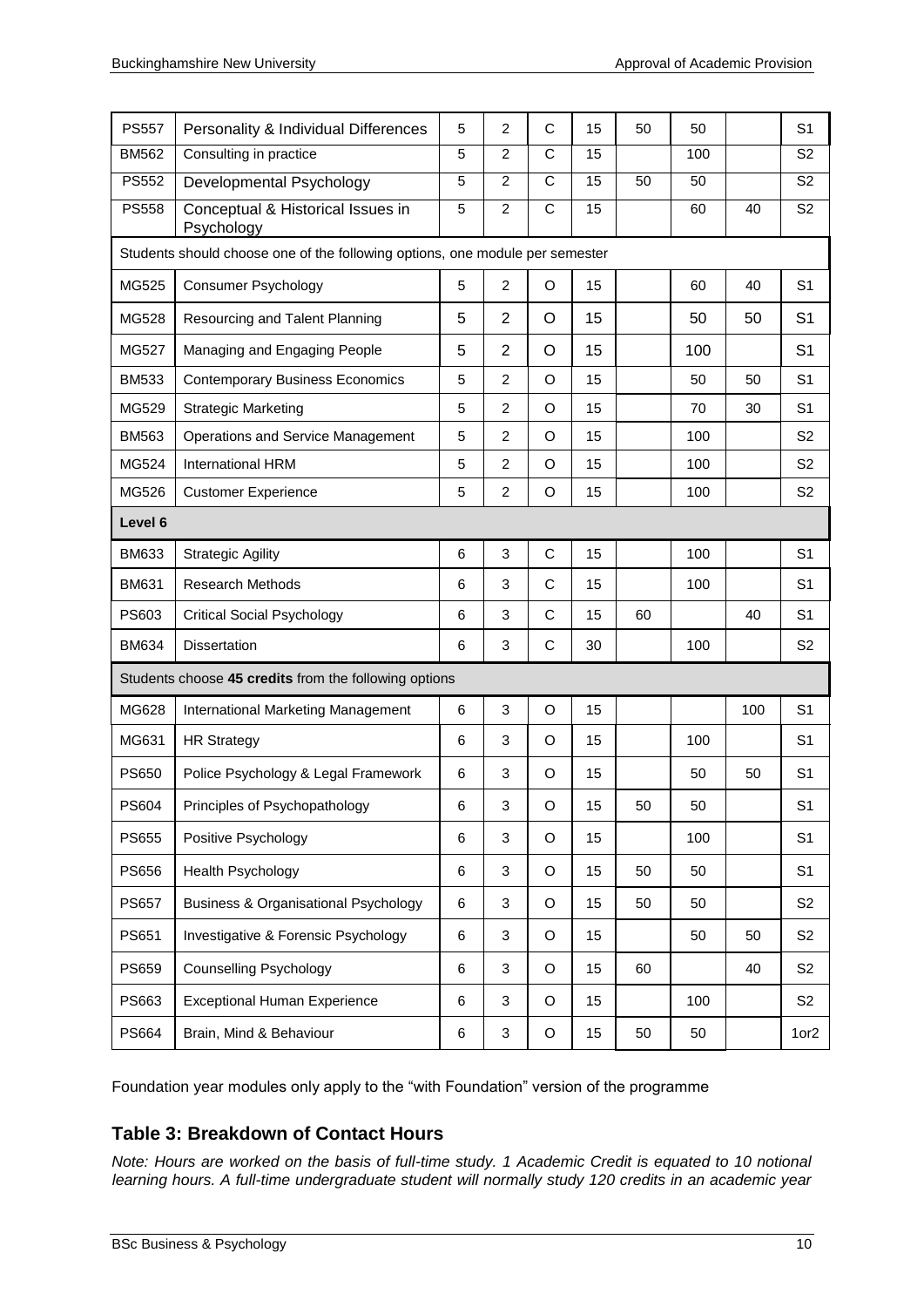*which is therefore equated to 1200 notional hours. A full time postgraduate student will normally study 180 credits in an academic year which equates to 1800 hours. Module Descriptors provide detailed breakdowns of the categories given below.*

| Year of course | <b>Scheduled</b><br><b>Learning and</b><br><b>Teaching</b><br><b>Activities</b> | <b>Guided</b><br>Independent<br><b>Study</b> | <b>Placement /</b><br><b>Study Abroad</b> | <b>Total</b> |
|----------------|---------------------------------------------------------------------------------|----------------------------------------------|-------------------------------------------|--------------|
| Year One       | 360                                                                             | 840                                          |                                           | 1200         |
| Year Two       | 350                                                                             | 840                                          |                                           | 1200         |
| Year Three     | 315                                                                             | 885                                          |                                           | 1200         |
| Total          | 1035                                                                            | 2565                                         |                                           | 3600         |

Students who study this programme with a Foundation Year will complete an additional 1200 hours during that year.

## **SECTION D: ASSESSMENT REGULATIONS**

This programme complies with the approved University regulations *Academic Assessment Regulations* and procedures as detailed on the University website.

The calculation of this award will be *level 5 33% and level 6 67%*

## **Referral Opportunities**

As with any award at Buckinghamshire New University, if a student has not received a pass mark (normally 40%) for a module or piece of assessment, they may be required to be reassessed in the component(s) that they have failed.

Further details regarding this are available in the *Academic Assessment Regulations* document available on [https://bucks.ac.uk](https://bucks.ac.uk/)

## **Exit Awards Available**

| <b>Exit Award Type</b>          | <b>Award Title</b>               | <b>Credits Achieved</b> |
|---------------------------------|----------------------------------|-------------------------|
| Certificate of Higher Education | <b>Business &amp; Psychology</b> | 120 Credits             |
| Diploma of Higher Education     | <b>Business &amp; Psychology</b> | 240 Credits             |
| <b>Ordinary Degree</b>          | <b>Business &amp; Psychology</b> | 300 Credits             |

## **SECTION E: FURTHER INFORMATION**

## **Reference Points**

The following reference points were used when designing the programme:

- University Strategy 2016-2021
- Buckinghamshire New University Approval of Academic Provision policy and procedure
- QAA Subject Benchmark Statement for: Psychology (2016)
- QAA Subject Benchmark Statement for: Business and Management (2015)
- QAA Framework for Higher Education Qualifications (2014)
- PSRB documents: British Psychological Society (*Standards for the accreditation of undergraduate, conversion and integrated Masters programmes in psychology, 2016)*
- Equality & Diversity Teaching & Learning Toolkit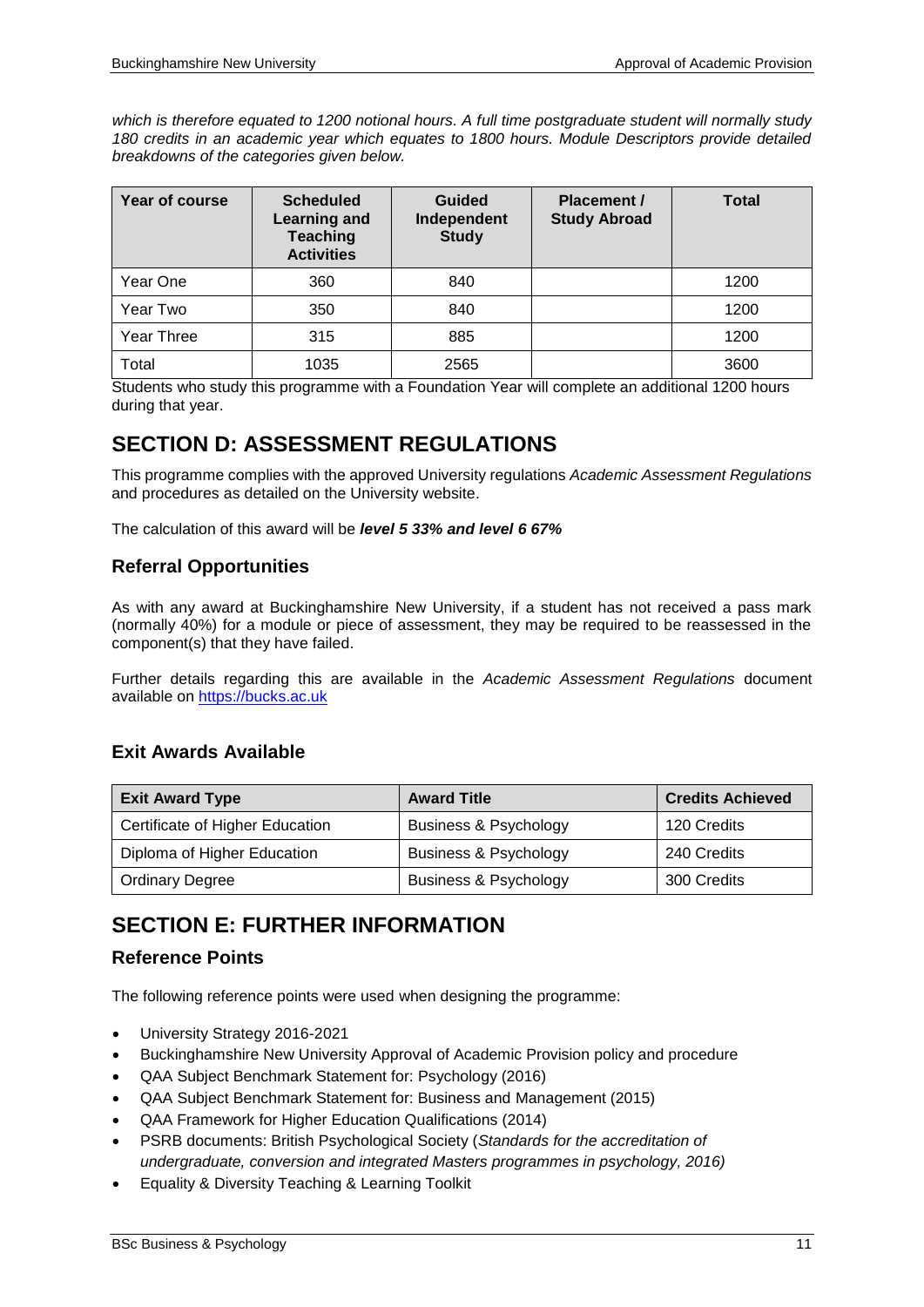- University Academic Qualifications Framework
- Recommendation and feedback from external subject academic

### **Ethics**

The University is committed to high ethical standards and has a robust structure and framework to facilitate this. The Psychology Department Ethics Committee is a subcommittee of the Faculty Ethics Committee which has overall responsibility for implementing the University Ethics Framework. A University Research Ethics & Governance Committee has been established which monitors and reviews the University's Ethics Framework in the light of the external ethics environment and proposes changes as required.

The consideration of ethics in *this* programme, broadly, is woven into the module structures. For example, the *Introduction to Cross-Disciplinary Psychology* Level 4 module considers how psychology has changed and grown over time, and considers the ethical implications of theoretical approaches (such as Behaviourism) in the early days of its existence, versus now, along with how and why this may have concerns and requirements involved in conducting research with human participants as laid out by the BPS in their *Code of Ethics & Conduct*. Additionally, there is comprehensive evaluation of ethics in *Qualitative Research Methods in Psychology* (Level 5) where students need to complete assessments requiring ethical considerations and reflexive analyses.

## **Annual Review and Monitoring**

This programme will be monitored annually through the University's Annual Monitoring Process, which is a continual cycle of review and enhancement. This process is supported by both the periodic review of departments and the periodic re-approval process for individual programmes. All processes are completed in consultation with students via the Students' Union or student representatives.

The re-approval of this programme is scheduled for academic year: 2023-2024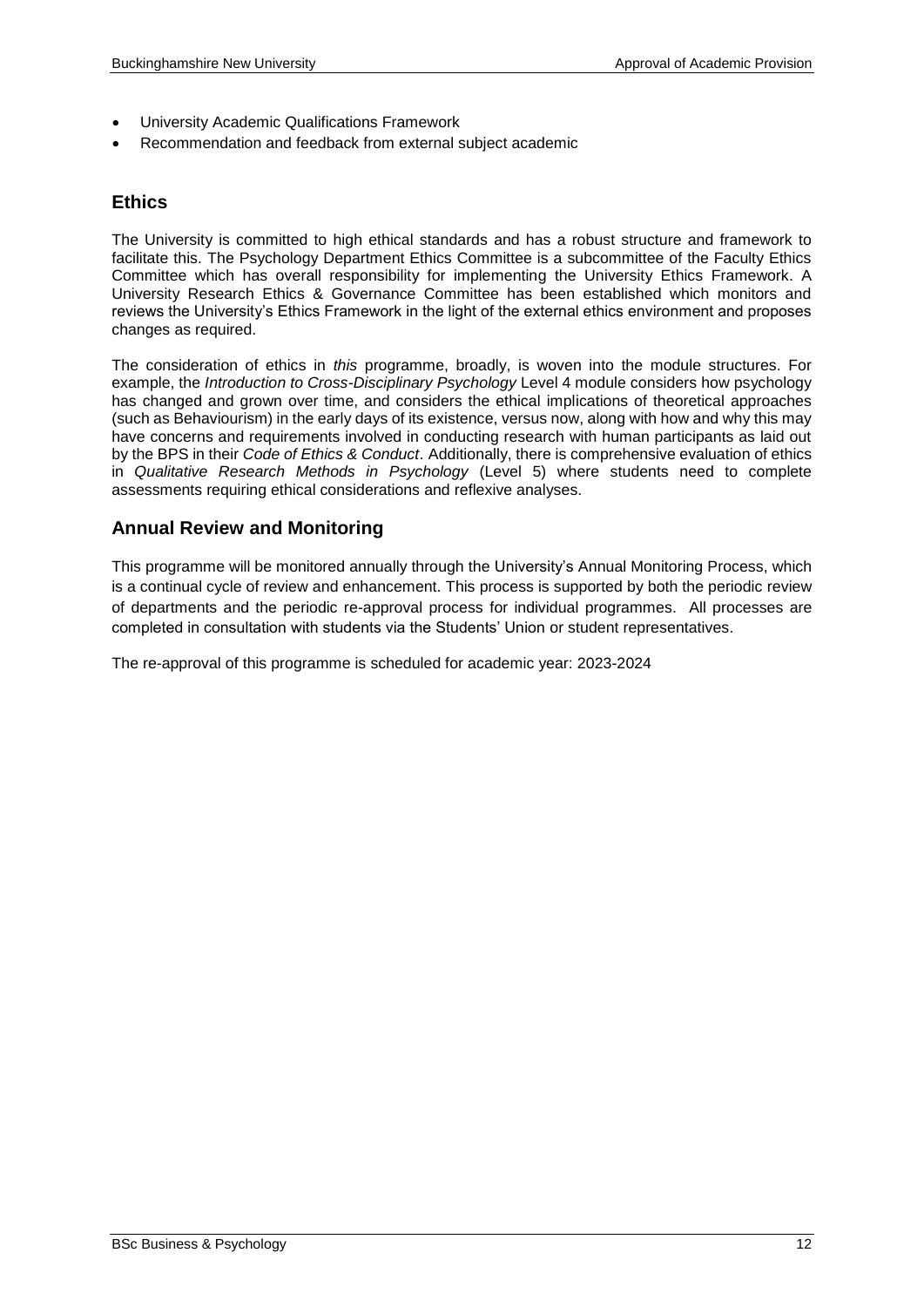## **SKILLS MATRIX**

| <b>Module Code</b> | Information Acquisition | Critical thinking, analysis and<br>synthesis | Self-reflection          | Communication Skills: Oral | <b>Communication Skills: Written</b> | Information & Communications<br>Technology (ICT) | Numeracy & Quantitative Skills | <b>Problem Solving &amp; Decision</b><br>Making | Independent & Self-managed<br>Learning | Working with Others |
|--------------------|-------------------------|----------------------------------------------|--------------------------|----------------------------|--------------------------------------|--------------------------------------------------|--------------------------------|-------------------------------------------------|----------------------------------------|---------------------|
| MG411              | $\boxtimes$             | $\boxtimes$                                  | $\Box$                   | $\Box$                     | $\boxtimes$                          | ┓                                                | $\Box$                         | $\sim$                                          | $\boxtimes$                            | $\Box$              |
| MG412              | $\boxtimes$             | $\boxtimes$                                  | $\Box$                   | $\boxtimes$                | $\boxtimes$                          | $\boxtimes$                                      | $\boxtimes$                    | $\boxtimes$                                     | $\Box$                                 | $\boxtimes$         |
| MG413              | $\boxtimes$             | $\boxtimes$                                  | $\Box$                   | $\boxtimes$                | $\Box$                               | $\boxtimes$                                      | $\boxtimes$                    | $\boxtimes$                                     | $\boxtimes$                            | $\boxtimes$         |
| MG414              | $\boxtimes$             | $\boxtimes$                                  | $\Box$                   | $\Box$                     | $\boxtimes$                          | $\Box$                                           | $\Box$                         | $\Box$                                          | $\boxtimes$                            | $\boxtimes$         |
| <b>PS450</b>       | $\boxtimes$             | $\boxtimes$                                  | $\Box$                   | $\Box$                     | $\boxtimes$                          | $\mathcal{L}$                                    | L.                             | $\boxtimes$                                     | $\Box$                                 | $\Box$              |
| PS451              | $\boxtimes$             | $\boxtimes$                                  | $\Box$                   | П                          | $\boxtimes$                          | $\Box$                                           | Г                              | $\Box$                                          | $\mathcal{L}_{\mathcal{A}}$            | $\Box$              |
| <b>PS454</b>       | $\boxtimes$             | $\boxtimes$                                  | $\boxtimes$              | $\boxtimes$                | $\Box$                               | $\Box$                                           | $\Box$                         | $\boxtimes$                                     | $\boxtimes$                            | $\boxtimes$         |
| <b>PS452</b>       | $\boxtimes$             | $\boxtimes$                                  | $\Box$                   | $\boxtimes$                | $\boxtimes$                          |                                                  | ┌                              | $\boxtimes$                                     | $\boxtimes$                            | $\Box$              |
| <b>BM561</b>       | $\boxtimes$             | $\boxtimes$                                  | $\boxtimes$              | $\Box$                     | $\boxtimes$                          | ٦                                                | Г                              | $\boxtimes$                                     | $\mathcal{L}_{\mathcal{A}}$            | $\boxtimes$         |
| <b>BM562</b>       | $\boxtimes$             | $\Box$                                       | $\Box$                   | $\boxtimes$                | $\boxtimes$                          | ┐                                                |                                | $\mathcal{L}_{\mathcal{A}}$                     | $\boxtimes$                            | $\boxtimes$         |
| MG525              | $\boxtimes$             | $\boxtimes$                                  | $\overline{\phantom{a}}$ | $\mathcal{L}$              | $\boxtimes$                          | $\boxtimes$                                      |                                |                                                 | $\boxtimes$                            | $\boxtimes$         |
| MG528              | $\boxtimes$             | $\Box$                                       | $\Box$                   | $\boxtimes$                | $\boxtimes$                          | ┐                                                | $\mathcal{L}_{\mathcal{A}}$    |                                                 | $\boxtimes$                            | $\Box$              |
| MG527              | $\boxtimes$             | $\boxtimes$                                  |                          |                            | $\boxtimes$                          |                                                  |                                |                                                 | $\boxtimes$                            | $\boxtimes$         |
| <b>BM533</b>       | $\boxtimes$             | $\boxtimes$                                  | $\Box$                   | $\vert \ \ \vert$          | $\boxtimes$                          | $\mathsf{L}$                                     | $\mathbf{L}$                   | $\mathcal{L}$                                   | $\boxtimes$                            | $\mathbf{I}$        |
| MG529              | $\boxtimes$             | $\boxtimes$                                  | $\Box$                   | $\Box$                     | $\Box$                               | $\boxtimes$                                      | $\mathbf{L}$                   | $\boxtimes$                                     | $\Box$                                 | $\Box$              |
| <b>BM563</b>       | $\boxtimes$             | $\boxtimes$                                  | $\Box$                   | $\vert \ \ \vert$          | $\boxtimes$                          | $\Box$                                           | $\sim$                         | $\boxtimes$                                     | $\boxtimes$                            | $\Box$              |
| MG524              | $\boxtimes$             | $\boxtimes$                                  | $\Box$                   | $\mathbf{L}$               | $\Box$                               | $\mathbf{I}$                                     | $\mathbf{L}$                   | $\mathbf{L}$                                    | $\boxtimes$                            | $\Box$              |
| MG526              | ⊠                       | $\boxtimes$                                  | $\Box$                   | П                          | $\boxtimes$                          | $\Box$                                           | $\mathbb{R}^n$                 | $\Box$                                          | $\boxtimes$                            | $\Box$              |
| <b>PS555</b>       | ⊠                       | $\boxtimes$                                  | $\boxtimes$              | $\boxtimes$                | $\boxtimes$                          | $\Box$                                           | $\Box$                         | $\boxtimes$                                     | $\Box$                                 | $\Box$              |
| <b>PS558</b>       | ⊠                       | $\boxtimes$                                  | $\Box$                   | $\boxtimes$                | ⊠                                    | $\boxtimes$                                      | $\Box$                         | $\boxtimes$                                     | $\boxtimes$                            | $\Box$              |
| <b>PS557</b>       | $\boxtimes$             | $\boxtimes$                                  | $\boxtimes$              | $\Box$                     | $\boxtimes$                          | $\Box$                                           | $\boxtimes$                    | $\boxtimes$                                     | $\boxtimes$                            | $\Box$              |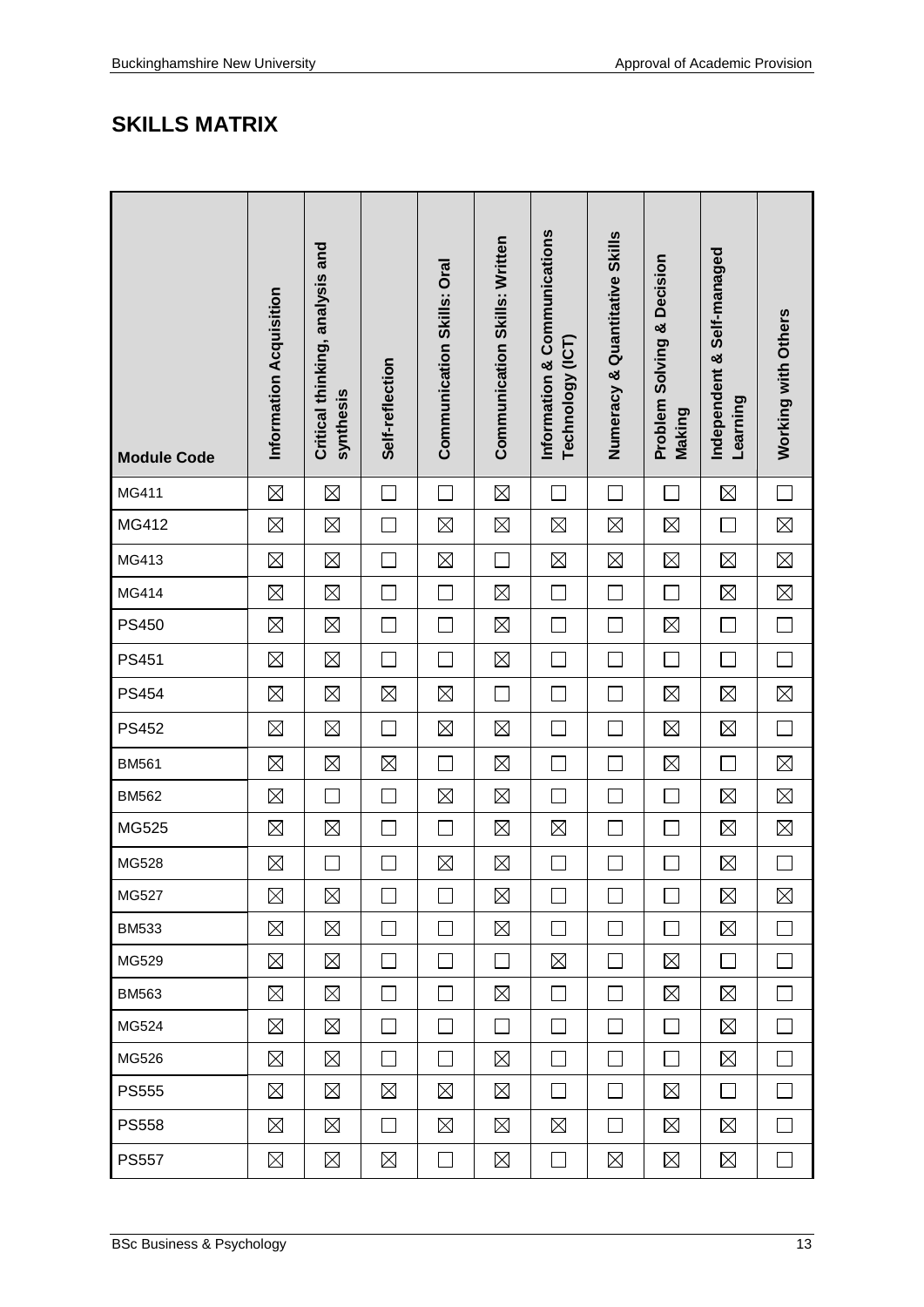| <b>Module Code</b> | Information Acquisition | Critical thinking, analysis and<br>synthesis | Self-reflection | Communication Skills: Oral | <b>Communication Skills: Written</b> | Information & Communications<br>Technology (ICT) | Numeracy & Quantitative Skills | <b>Problem Solving &amp; Decision</b><br>Making | Independent & Self-managed<br>Learning | Working with Others         |
|--------------------|-------------------------|----------------------------------------------|-----------------|----------------------------|--------------------------------------|--------------------------------------------------|--------------------------------|-------------------------------------------------|----------------------------------------|-----------------------------|
| <b>PS552</b>       | $\boxtimes$             | $\boxtimes$                                  |                 |                            | $\boxtimes$                          |                                                  |                                | $\boxtimes$                                     | $\boxtimes$                            | $\mathcal{L}_{\mathcal{A}}$ |
| <b>BM634</b>       | $\boxtimes$             | $\boxtimes$                                  | $\boxtimes$     | $\mathbb{R}^n$             | $\boxtimes$                          | $\Box$                                           |                                | $\boxtimes$                                     | $\Box$                                 | $\Box$                      |
| <b>BM633</b>       | $\boxtimes$             | $\boxtimes$                                  | $\Box$          | $\boxtimes$                | $\boxtimes$                          | $\Box$                                           |                                | $\boxtimes$                                     | $\boxtimes$                            | $\Box$                      |
| <b>BM631</b>       | $\boxtimes$             | $\boxtimes$                                  | $\Box$          | $\Box$                     | $\boxtimes$                          | $\boxtimes$                                      | $\boxtimes$                    | $\boxtimes$                                     | $\Box$                                 | $\Box$                      |
| PS603              | $\boxtimes$             | $\boxtimes$                                  | $\Box$          | $\boxtimes$                | $\boxtimes$                          | $\boxtimes$                                      | $\Box$                         | $\Box$                                          | $\boxtimes$                            | $\Box$                      |
| MG628              | $\boxtimes$             | $\boxtimes$                                  |                 | $\boxtimes$                | $\boxtimes$                          | $\mathcal{L}_{\mathcal{A}}$                      |                                | $\boxtimes$                                     | $\boxtimes$                            | $\Box$                      |
| MG631              | $\boxtimes$             | $\boxtimes$                                  |                 |                            | $\boxtimes$                          | $\overline{\phantom{0}}$                         |                                |                                                 | $\boxtimes$                            | $\Box$                      |
| <b>PS657</b>       | $\boxtimes$             | $\boxtimes$                                  | $\boxtimes$     | Ξ                          | $\boxtimes$                          | $\mathbb{Z}^2$                                   |                                | $\boxtimes$                                     | $\boxtimes$                            | $\Box$                      |
| <b>PS650</b>       | $\boxtimes$             | $\boxtimes$                                  | $\Box$          | $\boxtimes$                | $\boxtimes$                          | $\boxtimes$                                      |                                | $\boxtimes$                                     | $\Box$                                 | $\boxtimes$                 |
| <b>PS656</b>       | $\boxtimes$             | $\boxtimes$                                  | $\Box$          | $\Box$                     | $\boxtimes$                          | $\Box$                                           | $\mathcal{L}$                  | $\boxtimes$                                     | $\boxtimes$                            | $\Box$                      |
| <b>PS604</b>       | $\boxtimes$             | $\boxtimes$                                  | $\Box$          | $\Box$                     | $\Box$                               | $\Box$                                           | $\mathcal{L}_{\mathcal{A}}$    | $\mathcal{L}_{\mathcal{A}}$                     | $\overline{\phantom{a}}$               | $\Box$                      |
| <b>PS651</b>       | $\boxtimes$             | $\boxtimes$                                  | $\Box$          | $\boxtimes$                | $\boxtimes$                          | $\boxtimes$                                      | $\boxtimes$                    | $\boxtimes$                                     |                                        | $\boxtimes$                 |
| PS659              | $\boxtimes$             | $\boxtimes$                                  |                 | $\boxtimes$                | $\boxtimes$                          | ∟                                                |                                |                                                 |                                        | Г                           |
| <b>PS664</b>       | ⊠                       | $\boxtimes$                                  | $\Box$          | $\Box$                     | ⊠                                    | $\Box$                                           | $\mathcal{L}_{\mathcal{A}}$    | $\boxtimes$                                     | ⊠                                      | $\Box$                      |
| PS663              | $\boxtimes$             | $\boxtimes$                                  | $\boxtimes$     | $\mathbf{L}$               | $\boxtimes$                          | $\mathcal{L}_{\mathcal{A}}$                      |                                | $\boxtimes$                                     | $\boxtimes$                            | $\overline{\phantom{a}}$    |
| <b>PS655</b>       | $\boxtimes$             | $\boxtimes$                                  | $\boxtimes$     | $\Box$                     | $\boxtimes$                          | $\Box$                                           | $\Box$                         | $\boxtimes$                                     | $\boxtimes$                            | $\Box$                      |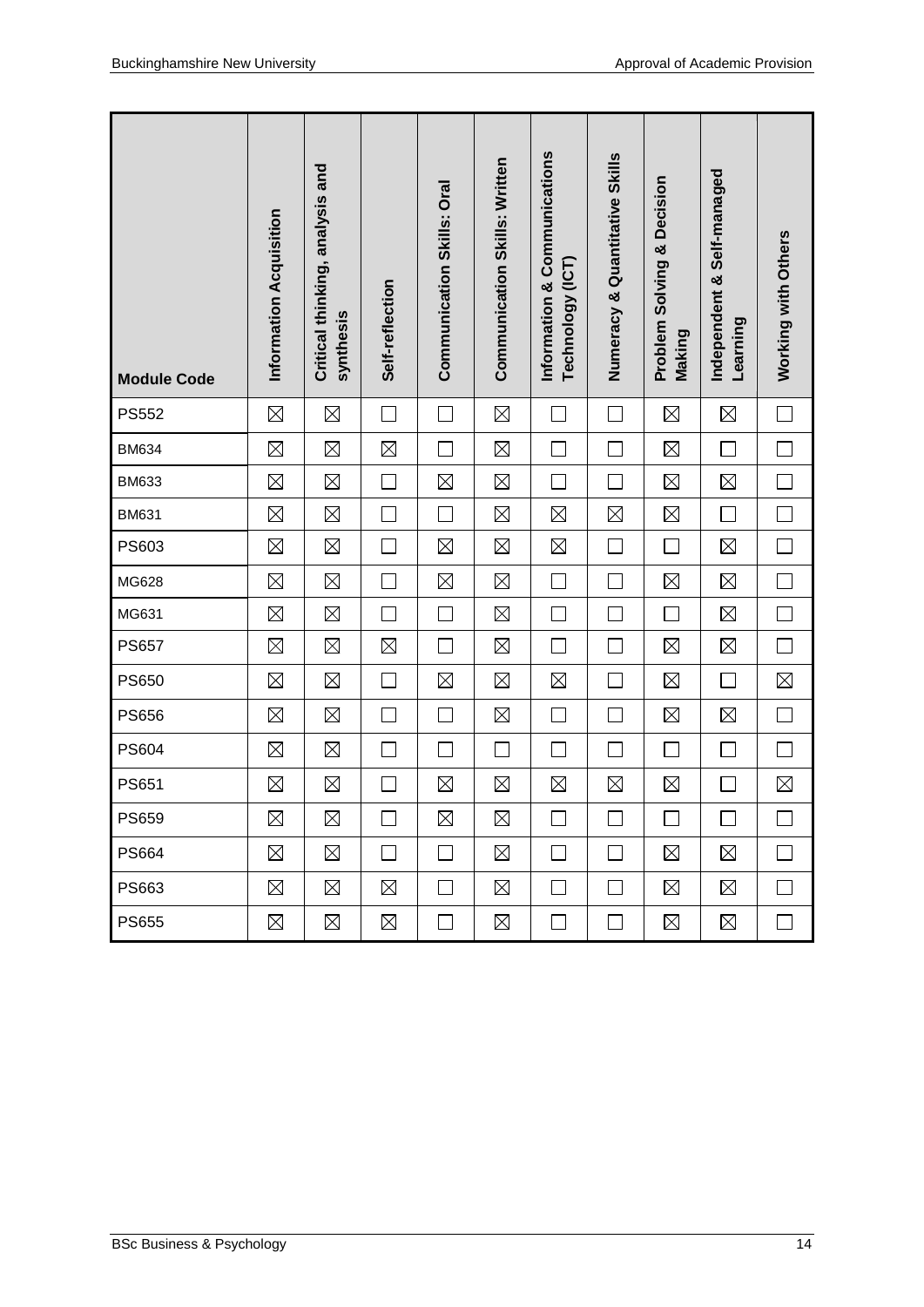## **SUBJECT BENCHMARK MAPPING**

## **Mapping of Subject (Psychology) Benchmark Standards to Programme Content**

Subject Benchmark Statement: Below is a *summary* of QAA Benchmarks in Psychology 2016. The majority of benchmarks are covered in all modules. However where it is particularly addressed or 'peaks' in specific modules these have been identified

| <b>QAA Subject Benchmark Standard</b>                                                                                                                                                                  | <b>Module Code(s)</b><br>Programme |                   |                                  |                                            |                    |
|--------------------------------------------------------------------------------------------------------------------------------------------------------------------------------------------------------|------------------------------------|-------------------|----------------------------------|--------------------------------------------|--------------------|
| <b>PSYCHOLOGY</b>                                                                                                                                                                                      | Outcome(s)                         | Level 4           | Level 5                          | Level 6                                    | Level <sub>7</sub> |
| Subject knowledge, understanding and abilities                                                                                                                                                         |                                    |                   |                                  |                                            |                    |
| Understand the scientific underpinnings of Psychology as a<br>discipline, its historical origins, development and limitations                                                                          | K4                                 | <b>PS454</b>      | <b>PS558</b>                     | PS655,<br>PS659,<br>PS663,<br><b>PS664</b> |                    |
| Recognise the inherent variability and diversity of<br>psychological functioning and its significance                                                                                                  | K <sub>5</sub>                     | All PS<br>modules | All PS<br>modules                | All PS<br>modules                          |                    |
| Demonstrate systematic knowledge and critical<br>understanding of a range of influences on psychological<br>functioning, how they are conceptualised across the core<br>areas and how they interrelate | K <sub>5</sub>                     | All PS<br>modules | All PS<br>modules                | All PS<br>modules                          |                    |
| Demonstrate detailed knowledge of several specialised<br>areas and/or applications some of which are at the cutting<br>edge of research in the discipline                                              | K <sub>6</sub>                     | All PS<br>modules | PS555,<br>PS557,<br><b>PS552</b> | All PS<br>modules                          |                    |
| Demonstrate a systematic knowledge of a range of research<br>paradigms, research methods and measurement<br>techniques, including statistics and probability, and be aware<br>of their limitations.    | T1, K5                             | All PS<br>modules | All PS<br>modules                | All PS<br>modules                          |                    |
| Subject-specific skills                                                                                                                                                                                |                                    |                   |                                  |                                            |                    |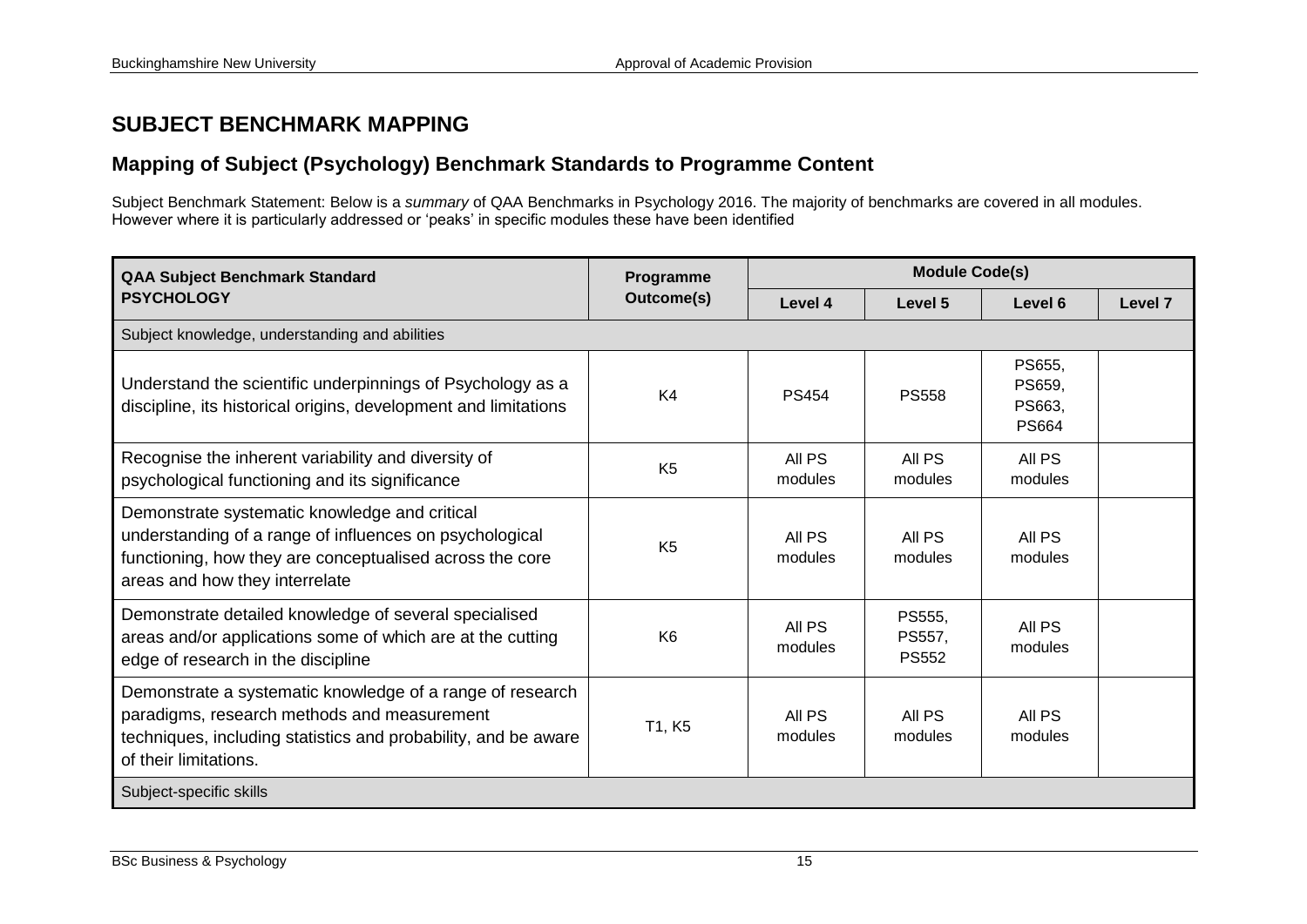| Reason scientifically, understand the role of evidence and<br>make critical judgements about arguments in Psychology                                                                                                                      | C <sub>2</sub>                        | All PS<br>modules                | All PS<br>modules      | All PS<br>modules                          |  |
|-------------------------------------------------------------------------------------------------------------------------------------------------------------------------------------------------------------------------------------------|---------------------------------------|----------------------------------|------------------------|--------------------------------------------|--|
| Adopt multiple perspectives and systematically analyse the<br>relationships between them                                                                                                                                                  | C <sub>3</sub>                        | PS454,<br>PS452,<br><b>PS450</b> | PS555,<br><b>PS558</b> | All PS<br>modules                          |  |
| Detect meaningful patterns in behaviour and evaluate their<br>significance                                                                                                                                                                | C <sub>3</sub>                        | All PS<br>modules                | All PS<br>modules      | All PS<br>modules                          |  |
| Recognise the subjective and variable nature of individual<br>experience                                                                                                                                                                  | K <sub>5</sub>                        | All PS<br>modules                | All PS<br>modules      | All PS<br>modules                          |  |
| Pose, operationalise and critique research questions                                                                                                                                                                                      | C4, P4                                | <b>PS450</b>                     | <b>PS555</b>           | <b>BM634</b>                               |  |
| Demonstrate substantial competence in research skills<br>through practical activities                                                                                                                                                     | C4, P6                                | <b>PS450</b>                     | <b>PS555</b>           | PS650,<br>PS651,<br>PS657,<br><b>PS664</b> |  |
| Reason analytically and demonstrate competence in a range<br>of quantitative and qualitative methods                                                                                                                                      | T1, T5, P6, C4,                       | PS450,<br><b>PS454</b>           | <b>PS555</b>           | <b>BM634</b>                               |  |
| Competently initiate, design, conduct and report on an<br>empirically-based research project under appropriate<br>supervision, and recognise its theoretical, practical and<br>methodological implications and limitations                | C <sub>4</sub>                        |                                  | <b>PS555</b>           | <b>BM634</b>                               |  |
| Be aware of ethical principles and approval procedures and<br>demonstrate these in relation to personal study, particularly<br>with regard to the research project, and be aware of the<br>ethical context of Psychology as a discipline. | P6, C4, T6,                           | All PS<br>modules                | All PS<br>modules      | All PS<br>modules                          |  |
| Generic and graduate skills                                                                                                                                                                                                               |                                       |                                  |                        |                                            |  |
| Communicate effectively. Developing a cogent argument.                                                                                                                                                                                    | C4, P3, T2, T3, T5,<br>K <sub>6</sub> | All PS<br>modules                | All PS<br>modules      | All PS<br>modules                          |  |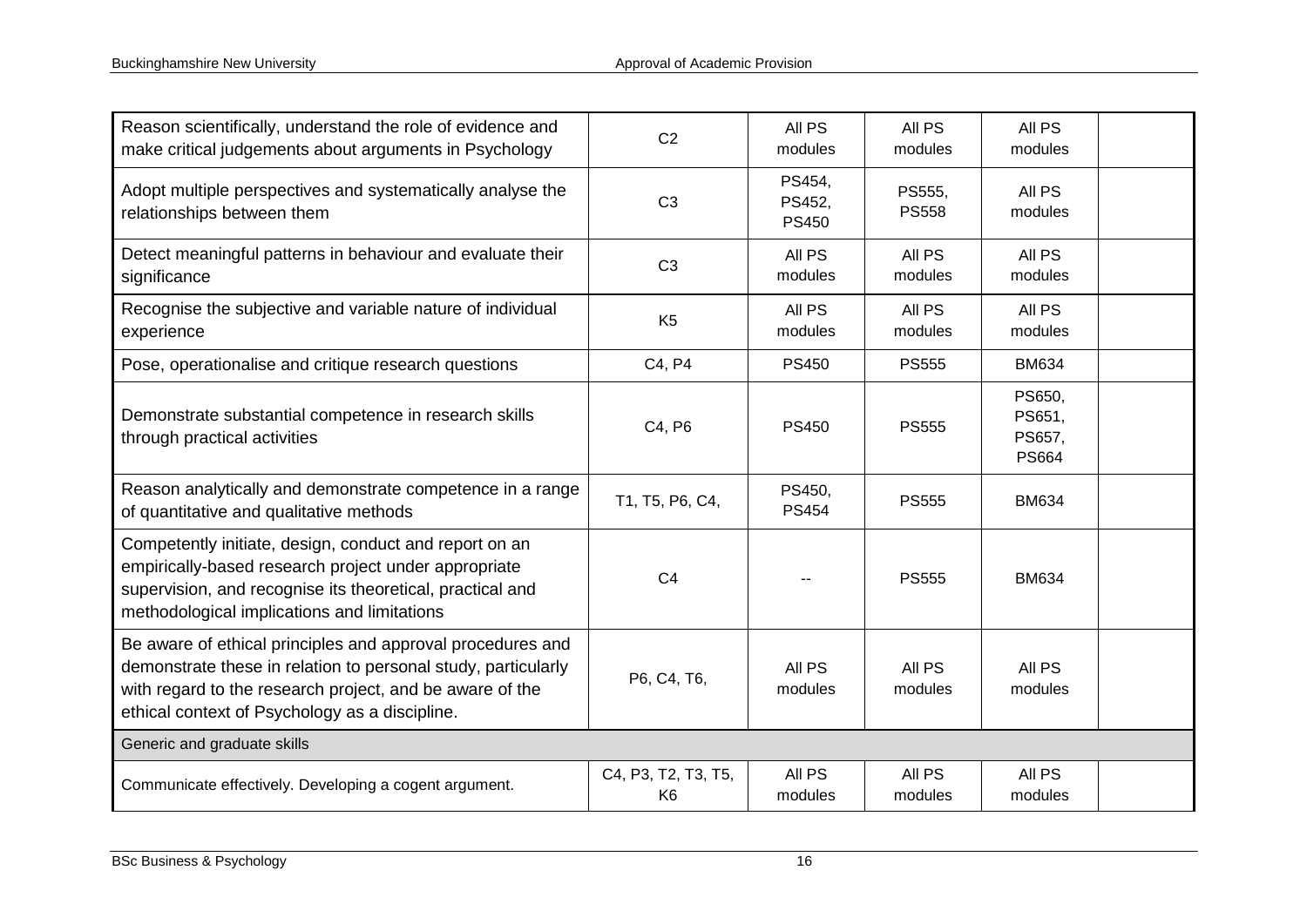| Demonstrate numerical reasoning skills                                                                                                   | T1, C2, C3, K5 | All PS<br>modules      | All PS<br>modules | All PS<br>modules      |  |
|------------------------------------------------------------------------------------------------------------------------------------------|----------------|------------------------|-------------------|------------------------|--|
| Be computer literate.                                                                                                                    | P2, T1, T4     | All PS<br>modules      | All PS<br>modules | All PS<br>modules      |  |
| Retrieve and organise information effectively. Handle primary<br>source material critically.                                             | C3, C2, K6, K1 | PS454,<br><b>PS452</b> | <b>PS555</b>      | All PS<br>modules      |  |
| Recognise what is required for effective teamwork.                                                                                       | P5, T2, T6     | <b>PS454</b>           |                   | PS650,<br><b>PS651</b> |  |
| Take responsibility of their own learning and skill development<br>(incl. personal planning, self-reflection, project management skills) | T2, P5, C1     | All PS<br>modules      | All PS<br>modules | All PS<br>modules      |  |

## **Mapping of Subject (Business and Management) Benchmark Standards to Programme Content**

Subject Benchmark Statement: Below is a *summary* of QAA Benchmarks in Business and Management 2015. The majority of benchmarks are covered in all modules. However where it is particularly addressed or 'peaks' in specific modules these have been identified.

| <b>QAA Subject Benchmark Standard</b>                                                                                                                                                                                                                                                                                                                                                                                         | Programme  | <b>Module Code(s)</b>  |                        |                        |         |  |  |  |  |
|-------------------------------------------------------------------------------------------------------------------------------------------------------------------------------------------------------------------------------------------------------------------------------------------------------------------------------------------------------------------------------------------------------------------------------|------------|------------------------|------------------------|------------------------|---------|--|--|--|--|
| <b>BUSINESS MANAGEMENT</b>                                                                                                                                                                                                                                                                                                                                                                                                    | Outcome(s) | Level 4                | Level 5                | Level 6                | Level 7 |  |  |  |  |
| Subject knowledge, understanding and abilities                                                                                                                                                                                                                                                                                                                                                                                |            |                        |                        |                        |         |  |  |  |  |
| Graduates should be able to demonstrate relevant<br>knowledge and understanding of organisations, the<br>business environment in which they operate and their<br>management. Programmes emphasise understanding,<br>responding and shaping the dynamic and changing nature<br>of business and the consideration of the future of<br>organisations within the global business environment,<br>including the management of risk | $K1 - K3$  | All level 4<br>modules | All Level 5<br>modules | All Level 6<br>modules |         |  |  |  |  |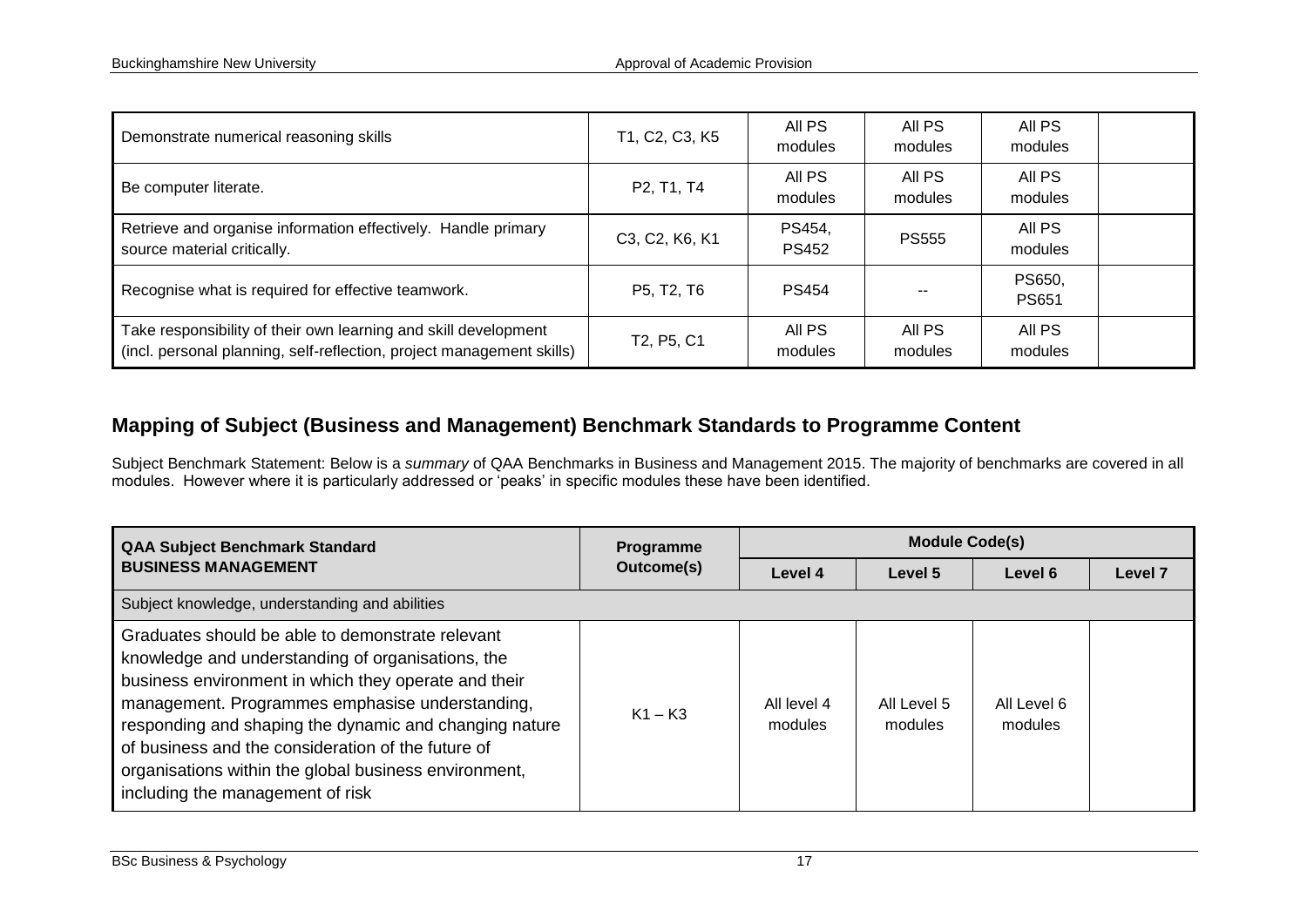| The interrelationships among and the integration between<br>these areas are very important within the overall student<br>learning experience, and should be demonstrated in the<br>capabilities of successful graduates from all modes of<br>delivery.                                                                                                                                                | K <sub>2</sub>              |                        | <b>BM561</b><br><b>BM562</b> | All level 6<br>modules       |  |
|-------------------------------------------------------------------------------------------------------------------------------------------------------------------------------------------------------------------------------------------------------------------------------------------------------------------------------------------------------------------------------------------------------|-----------------------------|------------------------|------------------------------|------------------------------|--|
| Organisations: this encompasses the internal aspects,<br>functions and processes of organisations including their<br>diverse nature, purposes, structures, size/scale,<br>governance, operations and management, together with<br>the individual and corporate behaviours and cultures which<br>exist within and between different organisations and their<br>influence upon the external environment | $K1 - K3$<br>C <sub>1</sub> | All level 4<br>modules | All Level 5<br>modules       | All Level 6<br>modules       |  |
| The business environment: this encompasses the fast pace<br>of change within a wide range of factors, including<br>economic, environmental, cultural, ethical, legal and<br>regulatory, political, sociological, digital and technological,<br>together with their effects at local, national and global<br>levels upon the strategy, behaviour, management and<br>sustainability of organisations.   | K1, k3                      | All level 4<br>modules | All Level 5<br>modules       | All Level 6<br>modules       |  |
| Management: this encompasses the various processes,<br>procedures and practices for effective management of<br>organisations. It includes theories, models, frameworks,<br>tasks and roles of management, including the management<br>of people and corporate social responsibility, together with<br>rational analysis and other processes of decision making<br>within different organisations.     | $K1 - K3$                   | MG411<br>MG414         |                              | <b>BM634</b><br><b>BM633</b> |  |
| Subject-specific skills                                                                                                                                                                                                                                                                                                                                                                               |                             |                        |                              |                              |  |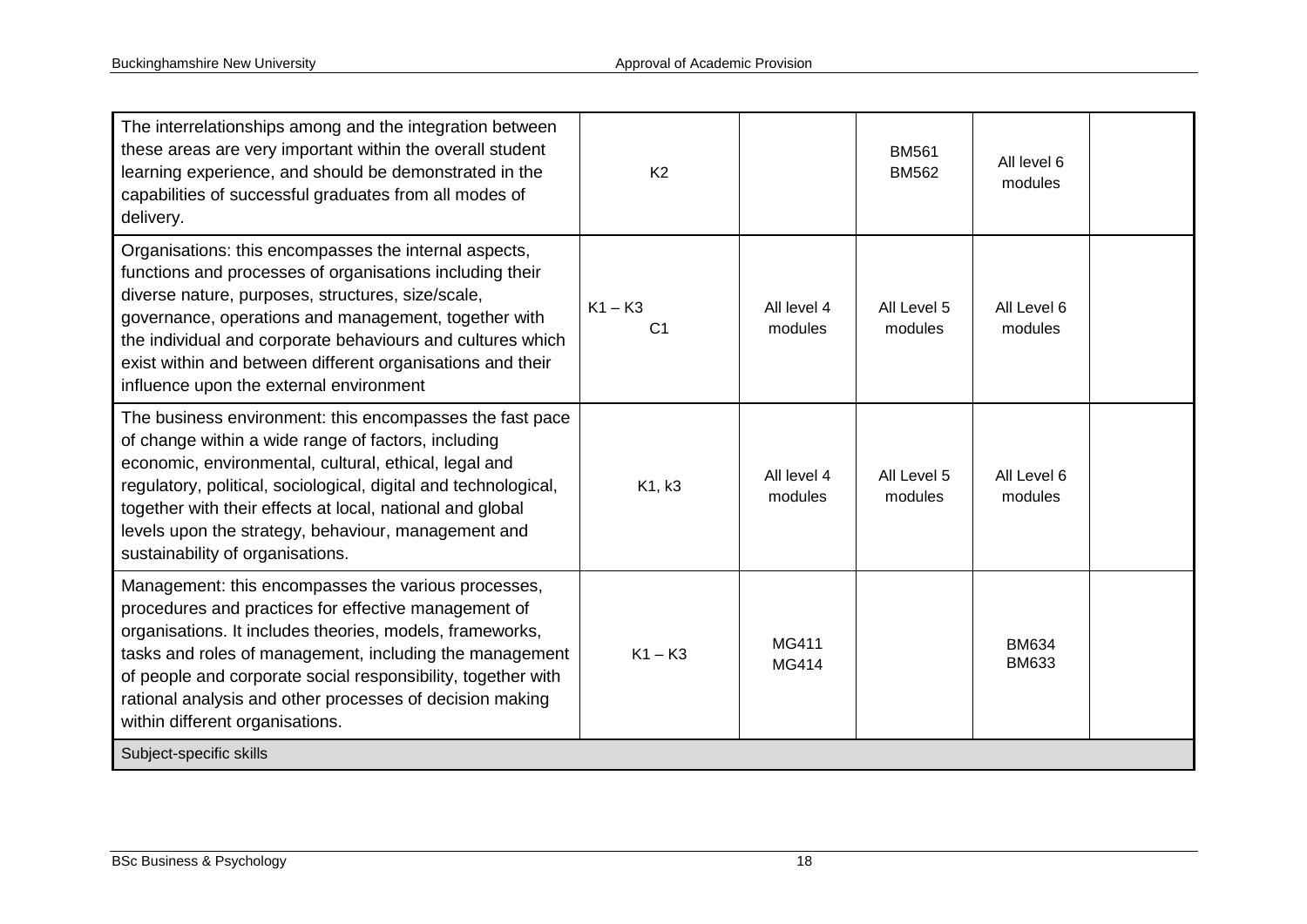| Markets: the development, access and operation of<br>markets for resources, goods and services.                                                                                           | K1, P1                           | MG412 | <b>BM561</b><br><b>BM562</b> | MG614        |  |
|-------------------------------------------------------------------------------------------------------------------------------------------------------------------------------------------|----------------------------------|-------|------------------------------|--------------|--|
| Marketing and sales: different approaches for<br>segmentation, targeting, positioning generating sales and<br>the need for innovation in product and service design                       | K <sub>1</sub>                   | MG412 | <b>BM562</b>                 |              |  |
| Customers: management of customer expectations,<br>relationships and development of service excellence                                                                                    | K <sub>1</sub>                   |       | <b>BM561</b><br><b>BM562</b> | <b>BM633</b> |  |
| Finance: the sources, uses and management of finance<br>and the use of accounting and other information systems<br>for planning, control, decision making and managing<br>financial risk. | K1,K2                            |       | <b>BM561</b><br><b>BM562</b> |              |  |
| People: leadership, management and development of<br>people and organisations including the implications of the<br>legal context.                                                         | K1, K3                           | MG411 | <b>BM561</b><br><b>BM562</b> | <b>BM633</b> |  |
| Organisational behaviour: design, development of<br>organisations, including cross-cultural issues, change,<br>diversity and values.                                                      | K <sub>1</sub>                   | MG414 |                              | MG633        |  |
| Operations: the management of resources, the supply<br>chain, procurement, logisitics, outsourcing and quality<br>systems                                                                 | $K1 - K3$                        |       | <b>BM561</b>                 | <b>BM633</b> |  |
| Information systems and business intelligence: the<br>development, management, application and<br>implementation of information systems and their impact<br>upon organisations.           | K <sub>1</sub><br>P <sub>2</sub> |       | <b>BM561</b><br><b>BM562</b> |              |  |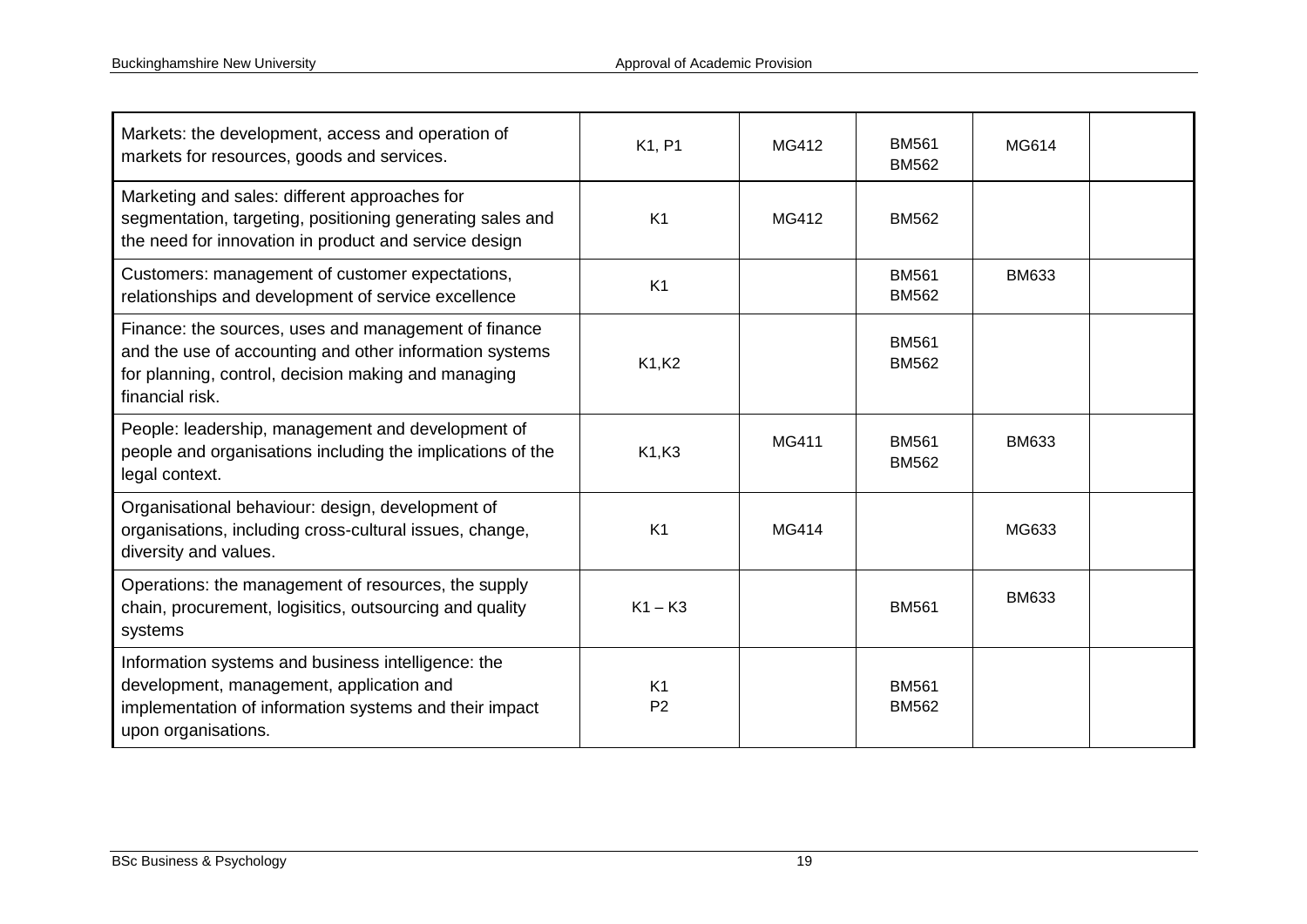| Communications: the comprehension and use of relevant<br>communications for application in business and<br>management, including the use of digital tools.                                                                                                                                       | K1<br>P1, P2                               |       | <b>BM561</b><br><b>BM562</b> |                              |  |
|--------------------------------------------------------------------------------------------------------------------------------------------------------------------------------------------------------------------------------------------------------------------------------------------------|--------------------------------------------|-------|------------------------------|------------------------------|--|
| Digital business: the development of strategic priorities to<br>deliver business at speed in an environment where digital<br>technology has reshaped traditional revenue and business<br>models.                                                                                                 | $K1 - K3$                                  | MG412 |                              | <b>BM633</b>                 |  |
| Business policy and strategy: the development of<br>appropriate policies and strategies within a changing<br>environment to meet stakeholder interests, and the use of<br>risk management techniques and business continuity<br>planning to help maximise achievement of strategic<br>objectives | K <sub>2</sub> , K <sub>3</sub>            |       | <b>BM561</b><br><b>BM562</b> | <b>BM633</b>                 |  |
| Business innovation and enterprise development: taking<br>innovative business ideas to create new products, services<br>or organisations including the identification of Intellectual<br>Property and appreciation of its value                                                                  | K <sub>3</sub>                             |       | <b>BM561</b><br><b>BM562</b> | <b>BM633</b>                 |  |
| Social responsibility: the need for individuals and<br>organisations to manage responsibly and behave ethically<br>in relation to social, cultural, economic and environmental<br>issues                                                                                                         | K <sub>3</sub><br>P <sub>6</sub>           | MG414 |                              | <b>BM633</b>                 |  |
| Generic and graduate skills                                                                                                                                                                                                                                                                      |                                            |       |                              |                              |  |
| People management: to include communications, team<br>building, leadership and motivating others                                                                                                                                                                                                 | T <sub>2</sub>                             | MG411 | <b>BM561</b><br><b>BM562</b> |                              |  |
| Problem solving and critical analysis: analysing facts and<br>circumstances to determine the cause of a problem and<br>identifying and selecting appropriate solutions.                                                                                                                          | C <sub>1</sub><br>P <sub>4</sub><br>T1, T5 |       | <b>BM561</b><br><b>BM562</b> | <b>BM634</b><br><b>BM633</b> |  |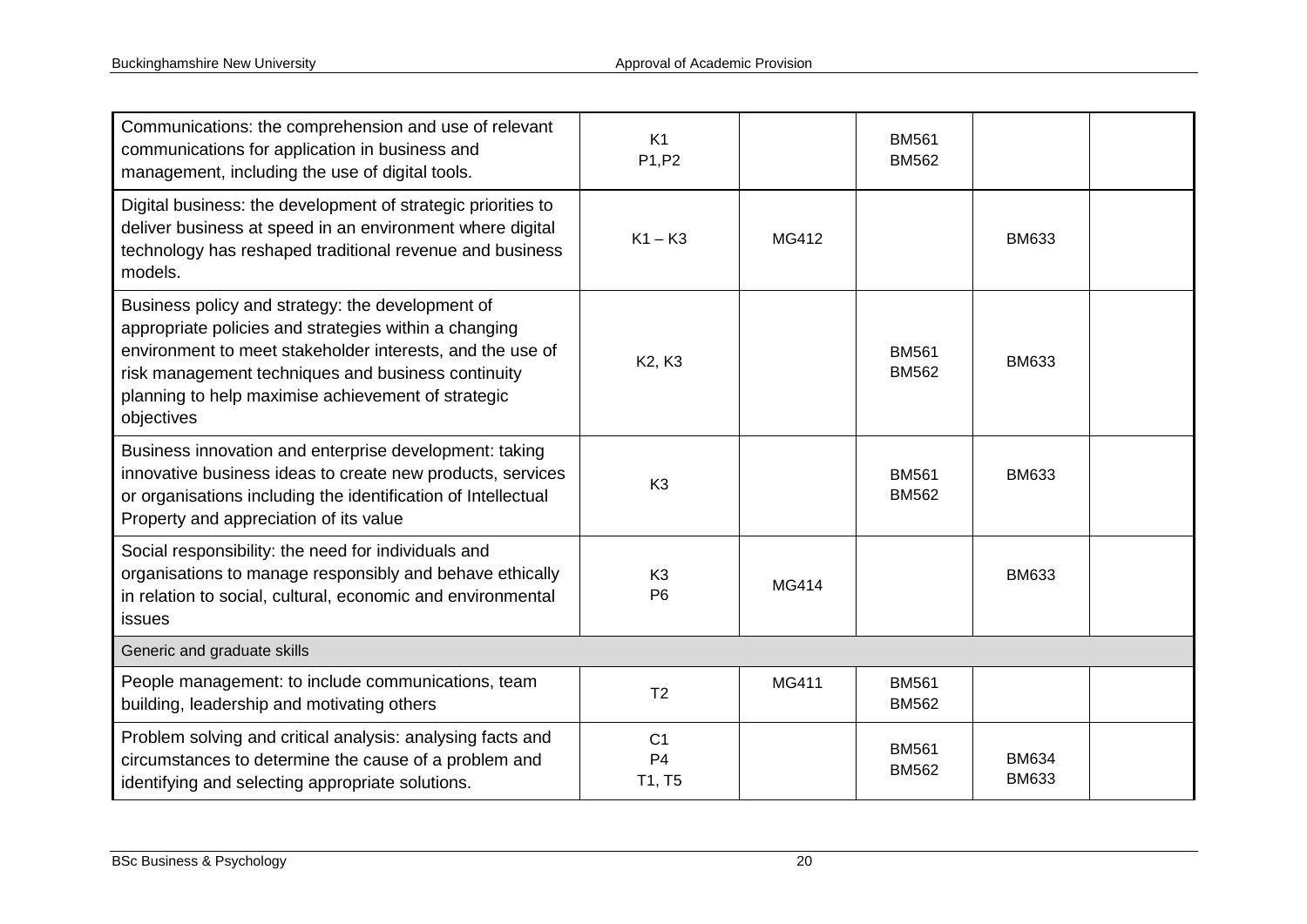| Research: the ability to analyse and evaluate a range of<br>business data, sources of information and appropriate<br>methodologies, which includes the need for strong digital<br>literacy, and to use that research for evidence-based<br>decision-making. | C <sub>4</sub><br>P <sub>6</sub><br>T1, T4 |                       | <b>BM561</b><br><b>BM562</b> | <b>BM634</b><br><b>BM631</b> |  |
|-------------------------------------------------------------------------------------------------------------------------------------------------------------------------------------------------------------------------------------------------------------|--------------------------------------------|-----------------------|------------------------------|------------------------------|--|
| Commercial acumen: based on an awareness of the key<br>drivers for business success, causes of failure and the<br>importance of providing customer satisfaction and building<br>customer loyalty                                                            | K <sub>1</sub>                             | MG412                 | <b>BM561</b><br><b>BM562</b> | <b>BM633</b>                 |  |
| Innovation, creativity and enterprise: the ability to act<br>entrepreneurially to generate, develop and communicate<br>ideas, manage and exploit intellectual property, gain<br>support, and deliver successful outcomes.                                   | P1, P3<br>T <sub>2</sub>                   |                       | <b>BM561</b><br><b>BM562</b> |                              |  |
| Numeracy: the use of quantitative skills to manipulate data,<br>evaluate, estimate and model business problems, functions<br>and phenomena                                                                                                                  | P <sub>2</sub><br>T <sub>1</sub>           |                       |                              | <b>BM633</b>                 |  |
| Networking: an awareness of the interpersonal skills of<br>effective listening, negotiating, persuasion and presentation<br>and their use in generating business contacts                                                                                   | T <sub>2</sub>                             | <b>MG411</b>          | <b>BM561</b><br><b>BM562</b> | <b>BM634</b>                 |  |
| Ability to work collaboratively both internally and with<br>external customers and an awareness of mutual<br>interdependence.                                                                                                                               | <b>P5</b>                                  | MG414<br><b>MG411</b> | <b>BM561</b><br><b>BM562</b> | <b>BM633</b>                 |  |
| Ability to work with people from a range of cultures                                                                                                                                                                                                        | T <sub>6</sub>                             | <b>MG411</b>          |                              |                              |  |
| Articulating and effectively explaining information                                                                                                                                                                                                         | P <sub>3</sub><br>T <sub>3</sub>           |                       | <b>BM561</b><br><b>BM562</b> | <b>BM634</b>                 |  |
| Building and maintaining relationships.                                                                                                                                                                                                                     | P <sub>5</sub><br>T <sub>2</sub>           | <b>MG411</b><br>MG414 | <b>BM561</b><br><b>BM562</b> | <b>BM634</b>                 |  |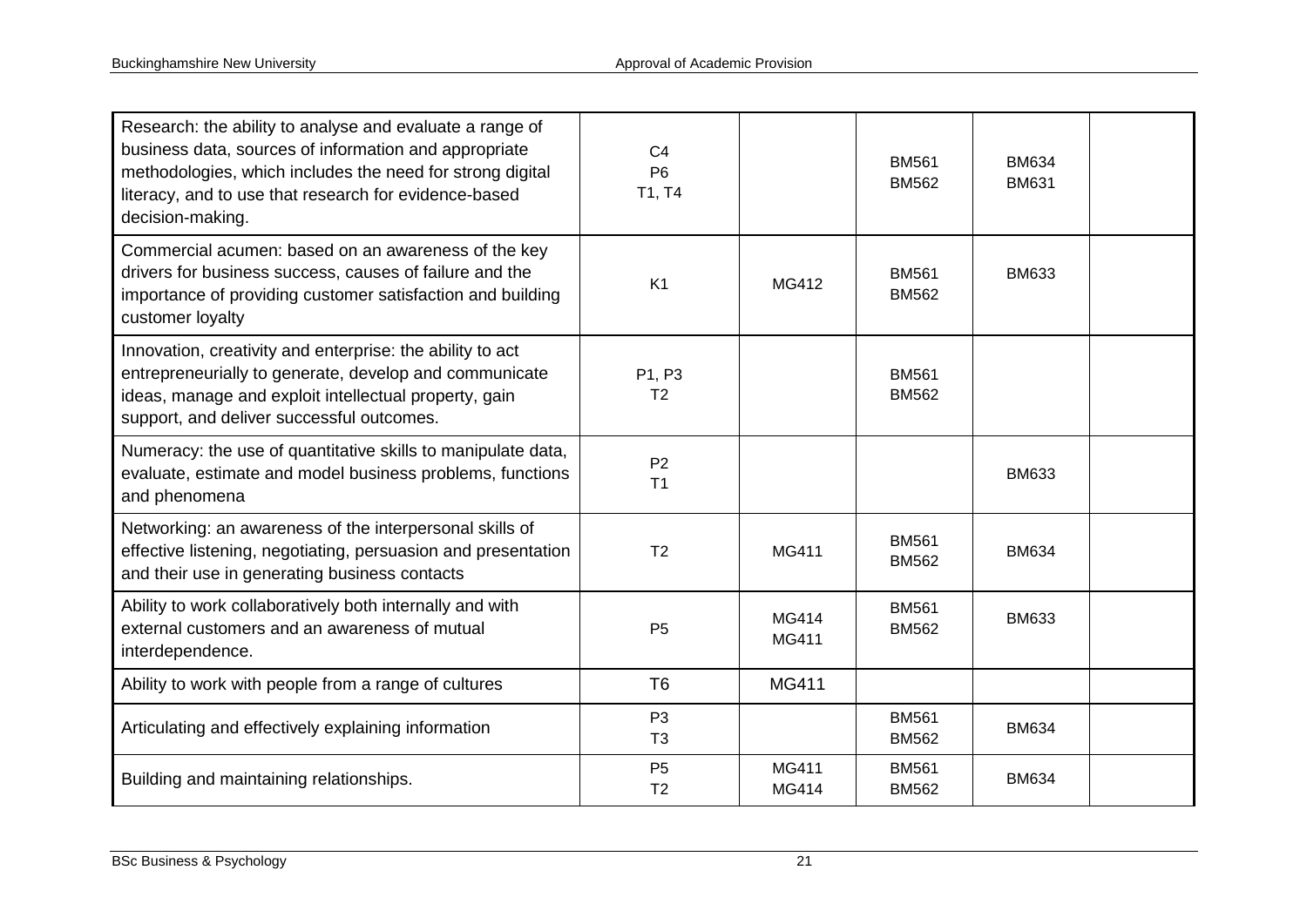| Communication and listening including the ability to<br>produce clear, structured business communications in a<br>variety of media.                                        | P <sub>2</sub><br>T3 | MG412                  | <b>BM561</b><br><b>BM562</b> | BM634                  |  |
|----------------------------------------------------------------------------------------------------------------------------------------------------------------------------|----------------------|------------------------|------------------------------|------------------------|--|
| Emotional intelligence and empathy.                                                                                                                                        | T6                   | MG414                  | BM562                        | <b>BM634</b><br>MG633  |  |
| Conceptual and critical thinking, analysis, synthesis and<br>evaluation.                                                                                                   | T <sub>1</sub>       |                        |                              | All level 6<br>modules |  |
| Self-management: a readiness to accept responsibility and<br>flexibility, to be resilient, self-starting and appropriately<br>assertive, to plan, organise and manage time | T <sub>2</sub>       | All level 4<br>modules | All level 5<br>modules       | All level 6<br>modules |  |
| Self reflection: self-analysis and an awareness/sensitivity to<br>diversity in terms of people and cultures. This includes a<br>continuing appetite for development.       | T <sub>2</sub>       | MG411<br>MG414         | <b>BM561</b><br><b>BM562</b> |                        |  |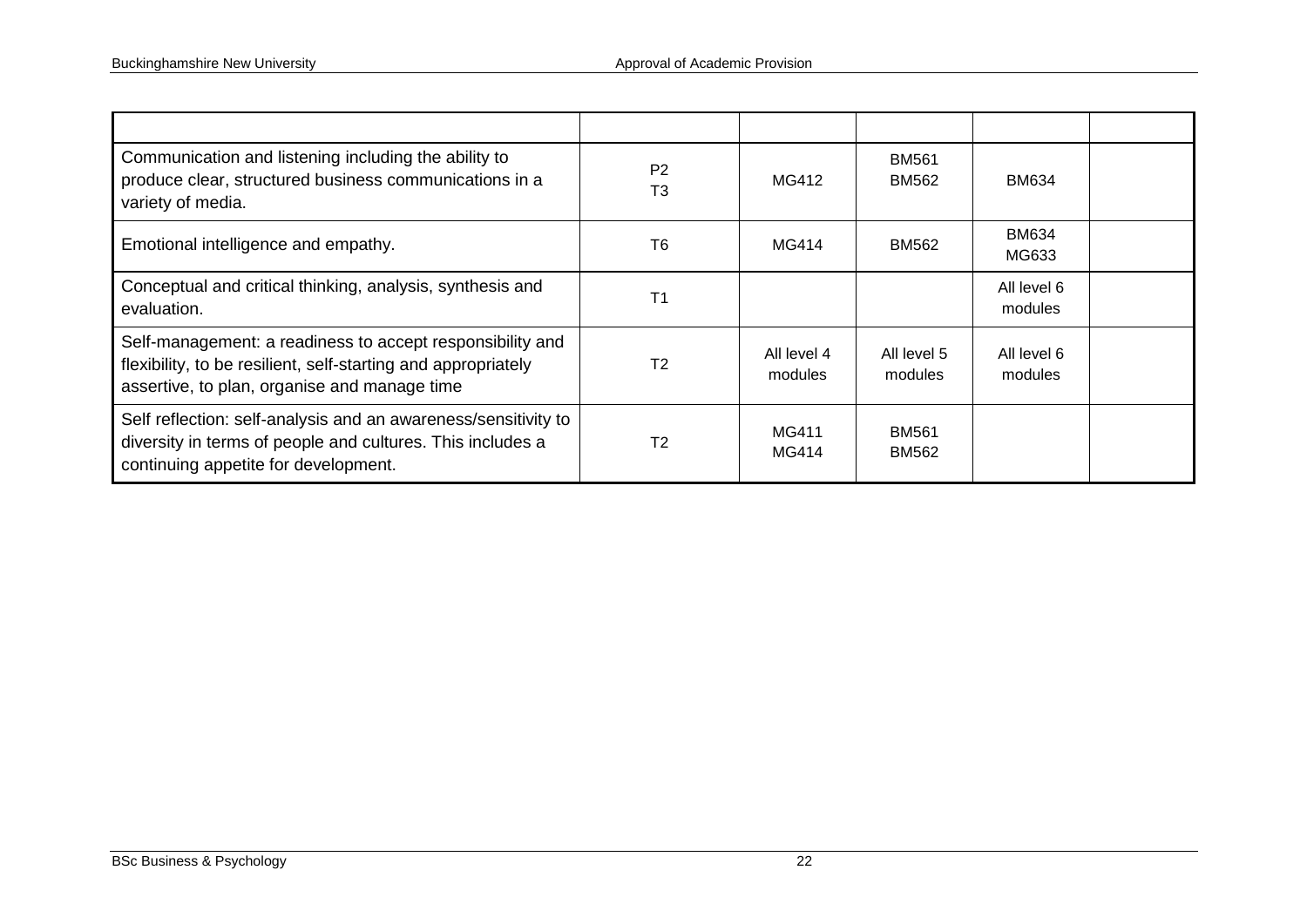## **EMPLOYABILITY MAPPING**

|                | CD<br><b>Career Development</b><br>Learning |                          |             | E<br>Experience          |             |                             | <b>DS</b><br>Degree Subject Knowledge<br><b>Understanding &amp; Skills</b> |             |             | <b>GS</b><br><b>General Skills</b> |             |                             | EI<br><b>Emotional Intelligence</b> |             |             | <b>RE</b><br>Reflection & Evaluation |             |                          | $\mathbf S$<br>Self-esteem, Self-<br>confidence & Self-efficacy |             |                          |
|----------------|---------------------------------------------|--------------------------|-------------|--------------------------|-------------|-----------------------------|----------------------------------------------------------------------------|-------------|-------------|------------------------------------|-------------|-----------------------------|-------------------------------------|-------------|-------------|--------------------------------------|-------------|--------------------------|-----------------------------------------------------------------|-------------|--------------------------|
| Module<br>Code | Taught                                      | Practised                | Assessed    | Taught                   | Practised   | Assessed                    | Taught                                                                     | Practised   | Assessed    | Taught                             | Practised   | Assessed                    | Taught                              | Practised   | Assessed    | Taught                               | Practised   | Assessed                 | Taught                                                          | Practised   | Assessed                 |
| MG411          | $\boxtimes$                                 | $\boxtimes$              | $\boxtimes$ | $\Box$                   | $\Box$      | $\Box$                      | $\boxtimes$                                                                | $\boxtimes$ | $\boxtimes$ | $\Box$                             | $\Box$      | $\mathcal{L}_{\mathcal{A}}$ | $\boxtimes$                         | $\boxtimes$ | П           | $\boxtimes$                          | $\boxtimes$ | $\Box$                   | $\Box$                                                          | П           | $\Box$                   |
| MG412          | $\boxtimes$                                 | $\Box$                   | $\Box$      | $\overline{\phantom{a}}$ | $\Box$      | $\Box$                      | $\boxtimes$                                                                | $\boxtimes$ | $\boxtimes$ | $\Box$                             | $\Box$      | $\mathcal{L}_{\mathcal{A}}$ | $\Box$                              | $\Box$      | П           | $\Box$                               | $\Box$      |                          | $\Box$                                                          | П           | $\overline{\phantom{a}}$ |
| MG414          | $\Box$                                      | $\Box$                   | $\Box$      | $\Box$                   | $\Box$      | $\Box$                      | $\boxtimes$                                                                | $\boxtimes$ | $\boxtimes$ | $\boxtimes$                        | $\boxtimes$ | $\boxtimes$                 | $\Box$                              | $\Box$      | $\Box$      | $\Box$                               | $\Box$      | $\Box$                   | $\Box$                                                          | $\Box$      | $\Box$                   |
| MG413          | $\boxtimes$                                 | $\boxtimes$              | $\boxtimes$ | $\Box$                   | $\Box$      | $\Box$                      | $\boxtimes$                                                                | $\boxtimes$ | $\boxtimes$ | $\boxtimes$                        | $\boxtimes$ | $\boxtimes$                 | $\Box$                              | $\Box$      | $\Box$      | $\Box$                               | $\Box$      | $\Box$                   | $\Box$                                                          | П           | $\Box$                   |
| <b>PS450</b>   | $\Box$                                      | $\Box$                   | $\Box$      | $\Box$                   | $\Box$      | $\mathcal{L}_{\mathcal{A}}$ | $\boxtimes$                                                                | $\boxtimes$ | $\boxtimes$ | $\boxtimes$                        | $\boxtimes$ | $\boxtimes$                 | $\Box$                              | $\Box$      | $\Box$      | $\boxtimes$                          | $\boxtimes$ | $\boxtimes$              | $\Box$                                                          | $\boxtimes$ | $\Box$                   |
| <b>PS451</b>   | $\Box$                                      | $\Box$                   | $\Box$      | $\Box$                   | $\Box$      |                             | $\boxtimes$                                                                | $\boxtimes$ | $\boxtimes$ | $\boxtimes$                        | $\boxtimes$ | $\boxtimes$                 | $\Box$                              | $\Box$      | $\Box$      | $\Box$                               | $\Box$      | $\overline{\phantom{0}}$ | $\Box$                                                          | $\boxtimes$ | $\Box$                   |
| <b>PS454</b>   | $\boxtimes$                                 | $\boxtimes$              | $\boxtimes$ | $\boxtimes$              | $\boxtimes$ | $\boxtimes$                 | $\boxtimes$                                                                | $\boxtimes$ | $\boxtimes$ | $\boxtimes$                        | $\boxtimes$ | $\boxtimes$                 | $\boxtimes$                         | $\boxtimes$ | $\boxtimes$ | $\boxtimes$                          | $\boxtimes$ | $\boxtimes$              | $\boxtimes$                                                     | $\boxtimes$ | $\boxtimes$              |
| <b>PS452</b>   | $\Box$                                      | $\overline{\phantom{a}}$ | $\Box$      | $\overline{\phantom{a}}$ | $\Box$      | 凵                           | $\boxtimes$                                                                | $\boxtimes$ | $\boxtimes$ | $\boxtimes$                        | $\boxtimes$ | $\boxtimes$                 | $\Box$                              | $\Box$      | $\Box$      | $\boxtimes$                          | $\boxtimes$ | $\boxtimes$              | $\boxtimes$                                                     | $\boxtimes$ | $\boxtimes$              |
| <b>BM561</b>   | $\boxtimes$                                 | $\boxtimes$              | $\boxtimes$ | $\Box$                   | $\Box$      |                             | $\Box$                                                                     | $\boxtimes$ | $\Box$      | $\boxtimes$                        | $\boxtimes$ | $\boxtimes$                 | $\boxtimes$                         | $\Box$      | $\Box$      | $\boxtimes$                          | $\boxtimes$ | $\boxtimes$              | $\Box$                                                          | П           | $\mathbb{R}^2$           |
| <b>BM562</b>   | $\Box$                                      | $\Box$                   | $\Box$      | $\boxtimes$              | $\boxtimes$ | $\boxtimes$                 | $\Box$                                                                     | $\boxtimes$ | $\Box$      | $\boxtimes$                        | $\boxtimes$ | $\boxtimes$                 | $\Box$                              | $\Box$      | $\Box$      | $\boxtimes$                          | $\boxtimes$ | $\boxtimes$              | $\boxtimes$                                                     | $\boxtimes$ | $\boxtimes$              |
| MG525          | $\Box$                                      |                          | $\Box$      | $\Box$                   | $\Box$      | $\Box$                      | $\boxtimes$                                                                | $\boxtimes$ | $\boxtimes$ | $\boxtimes$                        | $\boxtimes$ | $\boxtimes$                 | $\Box$                              | $\Box$      | П           | $\Box$                               | $\Box$      | $\Box$                   | $\Box$                                                          | $\Box$      | $\Box$                   |
| MG528          | $\Box$                                      | $\Box$                   | $\Box$      | $\Box$                   | $\Box$      |                             | $\boxtimes$                                                                | $\boxtimes$ | $\boxtimes$ | $\Box$                             | $\Box$      | $\Box$                      | $\Box$                              | $\Box$      | $\Box$      |                                      | $\Box$      |                          | $\Box$                                                          | $\Box$      | $\Box$                   |
| MG527          | $\Box$                                      |                          | $\Box$      | $\Box$                   | $\Box$      |                             | $\boxtimes$                                                                | $\boxtimes$ | $\boxtimes$ |                                    | $\Box$      | $\mathcal{L}_{\mathcal{A}}$ | $\Box$                              | $\Box$      | $\Box$      | $\Box$                               | $\Box$      | $\Box$                   | $\Box$                                                          | $\Box$      | $\Box$                   |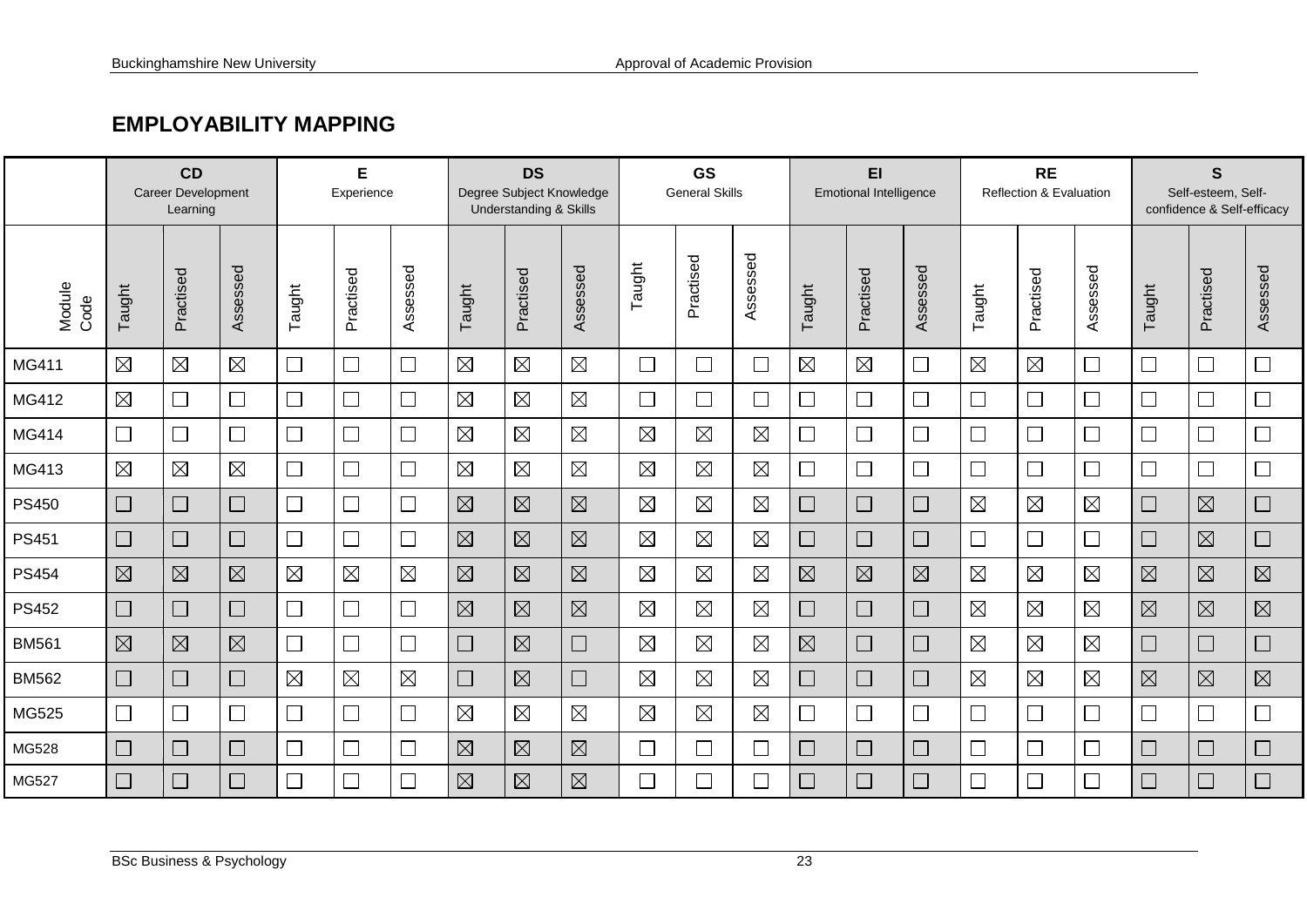|                | CD<br>Career Development<br>Learning |                |                             | Е<br>Experience          |             |                             | <b>DS</b><br>Degree Subject Knowledge<br><b>Understanding &amp; Skills</b> |             |             | <b>GS</b><br><b>General Skills</b> |             |                             | EI<br><b>Emotional Intelligence</b> |           |          |             | <b>RE</b><br>Reflection & Evaluation |                             |             | $\mathbf s$<br>Self-esteem, Self-<br>confidence & Self-efficacy |                             |  |
|----------------|--------------------------------------|----------------|-----------------------------|--------------------------|-------------|-----------------------------|----------------------------------------------------------------------------|-------------|-------------|------------------------------------|-------------|-----------------------------|-------------------------------------|-----------|----------|-------------|--------------------------------------|-----------------------------|-------------|-----------------------------------------------------------------|-----------------------------|--|
| Module<br>Code | Taught                               | Practised      | Assessed                    | Taught                   | Practised   | Assessed                    | Taught                                                                     | Practised   | Assessed    | Taught                             | Practised   | Assessed                    | Taught                              | Practised | Assessed | Taught      | Practised                            | Assessed                    | Taught      | Practised                                                       | Assessed                    |  |
| <b>BM533</b>   | $\Box$                               | $\Box$         | $\Box$                      | $\Box$                   | $\Box$      | $\mathcal{L}_{\mathcal{A}}$ | $\boxtimes$                                                                | $\boxtimes$ | $\boxtimes$ | $\Box$                             | $\Box$      | $\overline{\phantom{a}}$    | $\Box$                              | $\Box$    | $\Box$   | $\Box$      | $\Box$                               | $\Box$                      | $\Box$      | $\Box$                                                          |                             |  |
| MG524          | $\Box$                               | $\Box$         | $\Box$                      | $\Box$                   | $\Box$      |                             | $\boxtimes$                                                                | $\boxtimes$ | $\boxtimes$ | $\boxtimes$                        | $\boxtimes$ | $\boxtimes$                 | $\Box$                              | $\Box$    | $\Box$   | $\Box$      | $\Box$                               | $\mathcal{L}_{\mathcal{A}}$ | $\Box$      | $\Box$                                                          | $\mathcal{L}_{\mathcal{A}}$ |  |
| <b>BM563</b>   | $\Box$                               | $\Box$         | $\mathcal{L}_{\mathcal{A}}$ | $\Box$                   | $\Box$      |                             | $\boxtimes$                                                                | $\boxtimes$ | $\boxtimes$ | $\mathbb{Z}$                       | $\Box$      | $\Box$                      | $\Box$                              | $\Box$    | $\Box$   | $\Box$      | $\Box$                               |                             | $\Box$      | $\Box$                                                          | $\Box$                      |  |
| MG529          | $\Box$                               | $\mathbb{R}^n$ | $\mathcal{L}_{\mathcal{A}}$ | $\Box$                   |             |                             | $\boxtimes$                                                                | $\boxtimes$ | $\boxtimes$ | $\boxtimes$                        | $\boxtimes$ | $\boxtimes$                 | $\Box$                              | $\Box$    | $\Box$   | $\Box$      | $\Box$                               | $\overline{\phantom{a}}$    | $\Box$      | $\Box$                                                          | $\Box$                      |  |
| MG526          | $\boxtimes$                          | $\boxtimes$    | $\boxtimes$                 | $\boxtimes$              |             |                             | $\boxtimes$                                                                | $\boxtimes$ | $\boxtimes$ | $\boxtimes$                        | $\boxtimes$ | $\boxtimes$                 | $\Box$                              | $\Box$    |          | $\Box$      | $\Box$                               | $\mathbb{R}^n$              | $\Box$      | $\Box$                                                          | $\Box$                      |  |
| <b>PS558</b>   | $\Box$                               | $\Box$         | $\Box$                      | $\overline{\phantom{a}}$ | $\Box$      | $\Box$                      | $\boxtimes$                                                                | $\boxtimes$ | $\boxtimes$ | $\boxtimes$                        | $\boxtimes$ | $\boxtimes$                 | $\Box$                              | $\Box$    | $\Box$   | $\boxtimes$ | $\boxtimes$                          | $\boxtimes$                 | $\boxtimes$ | $\boxtimes$                                                     |                             |  |
| <b>PS557</b>   | $\Box$                               | $\Box$         | $\Box$                      | $\Box$                   | $\Box$      | $\Box$                      | $\boxtimes$                                                                | $\boxtimes$ | $\boxtimes$ | $\boxtimes$                        | $\boxtimes$ | $\boxtimes$                 | $\Box$                              | $\Box$    |          | $\boxtimes$ | $\boxtimes$                          | $\boxtimes$                 | $\Box$      | $\Box$                                                          | $\Box$                      |  |
| <b>PS552</b>   | $\Box$                               | $\Box$         | $\Box$                      | $\Box$                   | $\Box$      | $\Box$                      | $\boxtimes$                                                                | $\boxtimes$ | $\boxtimes$ | $\boxtimes$                        | $\boxtimes$ | $\boxtimes$                 | $\Box$                              | $\Box$    | $\Box$   | $\boxtimes$ | $\boxtimes$                          | $\boxtimes$                 | $\Box$      | $\Box$                                                          | $\Box$                      |  |
| <b>BM634</b>   | $\boxtimes$                          | $\boxtimes$    | $\boxtimes$                 | $\boxtimes$              | $\boxtimes$ | $\boxtimes$                 | $\Box$                                                                     | $\Box$      | $\boxtimes$ | $\boxtimes$                        | $\boxtimes$ | $\boxtimes$                 | $\Box$                              | $\Box$    | $\Box$   | $\Box$      | $\Box$                               |                             | $\boxtimes$ | $\boxtimes$                                                     | └                           |  |
| <b>BM631</b>   | $\Box$                               | $\Box$         | $\Box$                      | $\Box$                   |             |                             | $\Box$                                                                     | $\Box$      | $\Box$      | $\boxtimes$                        | $\boxtimes$ | $\boxtimes$                 | $\Box$                              | $\Box$    | $\Box$   | $\Box$      | $\Box$                               |                             | $\Box$      | $\Box$                                                          | $\Box$                      |  |
| MG628          | $\Box$                               | $\Box$         | $\Box$                      | $\Box$                   |             |                             | $\boxtimes$                                                                | $\boxtimes$ | $\boxtimes$ | $\mathcal{L}_{\mathcal{A}}$        | $\Box$      |                             | $\Box$                              | $\Box$    | $\Box$   | $\Box$      | $\Box$                               | $\Box$                      | $\Box$      | $\Box$                                                          | $\Box$                      |  |
| MG631          | $\Box$                               | $\Box$         | $\Box$                      | $\Box$                   | $\Box$      |                             | $\boxtimes$                                                                | $\boxtimes$ | $\boxtimes$ |                                    | $\Box$      | $\Box$                      | $\Box$                              | $\Box$    | $\Box$   | $\Box$      | $\Box$                               | $\Box$                      | $\Box$      | $\Box$                                                          | $\Box$                      |  |
| <b>BM633</b>   | $\boxtimes$                          | $\boxtimes$    | $\boxtimes$                 | $\Box$                   |             |                             | $\boxtimes$                                                                | $\boxtimes$ | $\boxtimes$ | $\overline{\phantom{0}}$           | $\Box$      | $\mathcal{L}_{\mathcal{A}}$ | $\Box$                              | $\Box$    |          | $\Box$      | $\Box$                               | $\Box$                      | $\Box$      | $\Box$                                                          | $\Box$                      |  |
| PS603          | $\Box$                               | $\Box$         | $\Box$                      | $\Box$                   |             | $\Box$                      | $\boxtimes$                                                                | $\boxtimes$ | $\boxtimes$ | $\boxtimes$                        | $\boxtimes$ | $\boxtimes$                 | $\Box$                              | $\Box$    | $\Box$   | $\boxtimes$ | $\boxtimes$                          | $\boxtimes$                 | $\boxtimes$ | $\boxtimes$                                                     | $\boxtimes$                 |  |
| <b>PS657</b>   | $\boxtimes$                          | $\boxtimes$    | $\boxtimes$                 | $\Box$                   |             |                             | $\boxtimes$                                                                | $\boxtimes$ | $\boxtimes$ | $\boxtimes$                        | $\boxtimes$ | $\boxtimes$                 | $\Box$                              | $\Box$    | $\Box$   | $\boxtimes$ | $\boxtimes$                          | $\boxtimes$                 | $\Box$      | $\Box$                                                          | $\Box$                      |  |